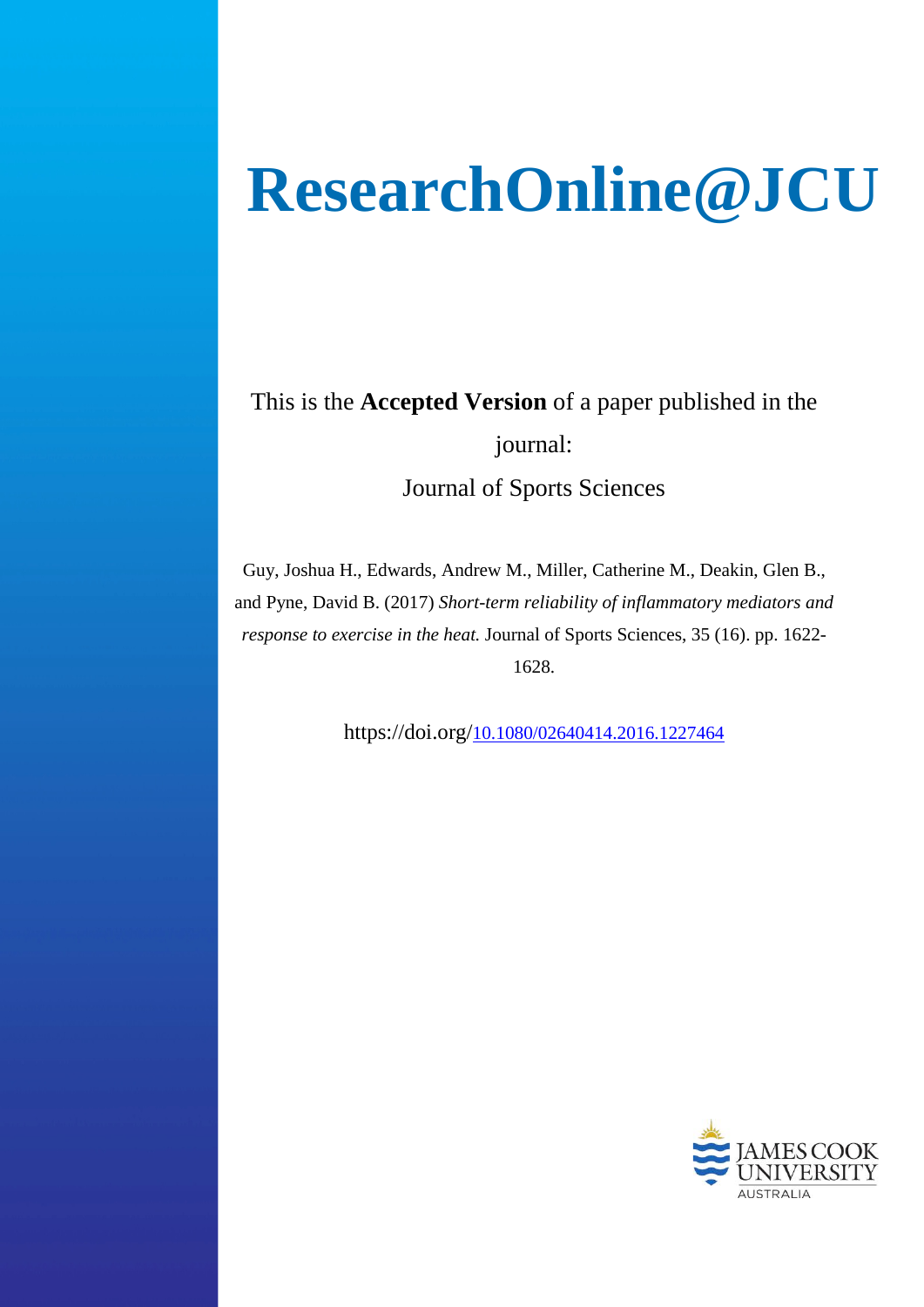#### **Journal of Sports Sciences**



## **response to exercise in the heat**

|                  | Short-term reliability of inflammatory mediators in<br>response to exercise in the heat |
|------------------|-----------------------------------------------------------------------------------------|
|                  |                                                                                         |
| Journal:         | Journal of Sports Sciences                                                              |
| Manuscript ID    | RJSP-2016-0124                                                                          |
| Manuscript Type: | Original Manuscript                                                                     |
| Keywords:        | Lipopolysaccharide, heat shock proteins, inflammatory cytokines, heat<br>tolerance      |
|                  |                                                                                         |
|                  | <b>SCHOLARONE™</b><br>Manuscripts                                                       |



**URL: http://mc.manuscriptcentral.com/rjsp**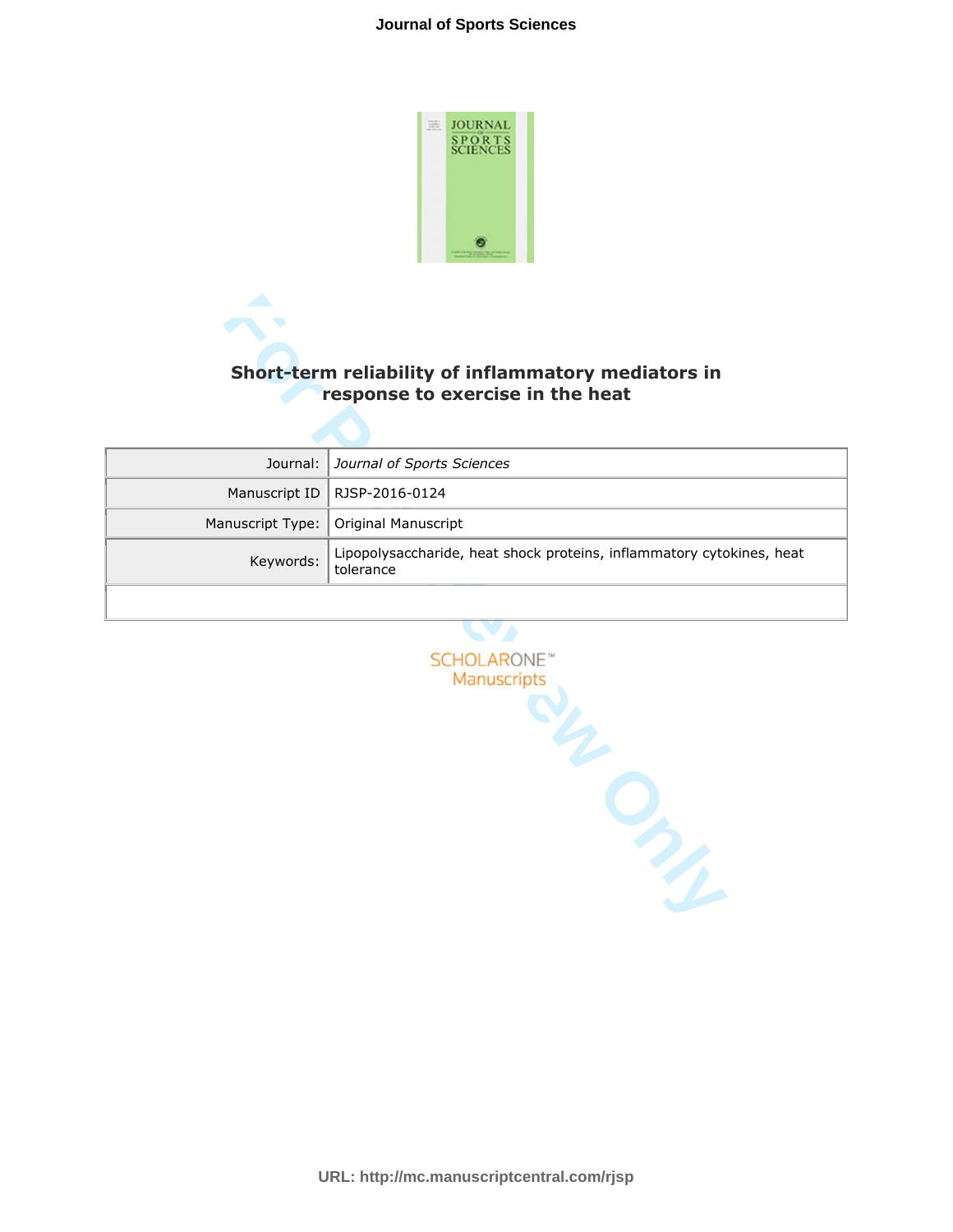| $\mathbf{1}$     | Manuscript Type: Original Investigation                                                      |
|------------------|----------------------------------------------------------------------------------------------|
| $\overline{2}$   |                                                                                              |
| $\mathfrak{Z}$   | Title: Short-term reliability of inflammatory mediators in response to exercise in the heat. |
| $\overline{4}$   | Running Title: Reliability of inflammatory mediators in response to exercise.                |
| 5                |                                                                                              |
| $\sqrt{6}$       |                                                                                              |
| $\boldsymbol{7}$ |                                                                                              |
| $\,8\,$          | Word count:                                                                                  |
| $\overline{9}$   | Abstract: 194 words.                                                                         |
| $10\,$           | Manuscript: 3695 words.                                                                      |
|                  | TOL-SOL<br>m                                                                                 |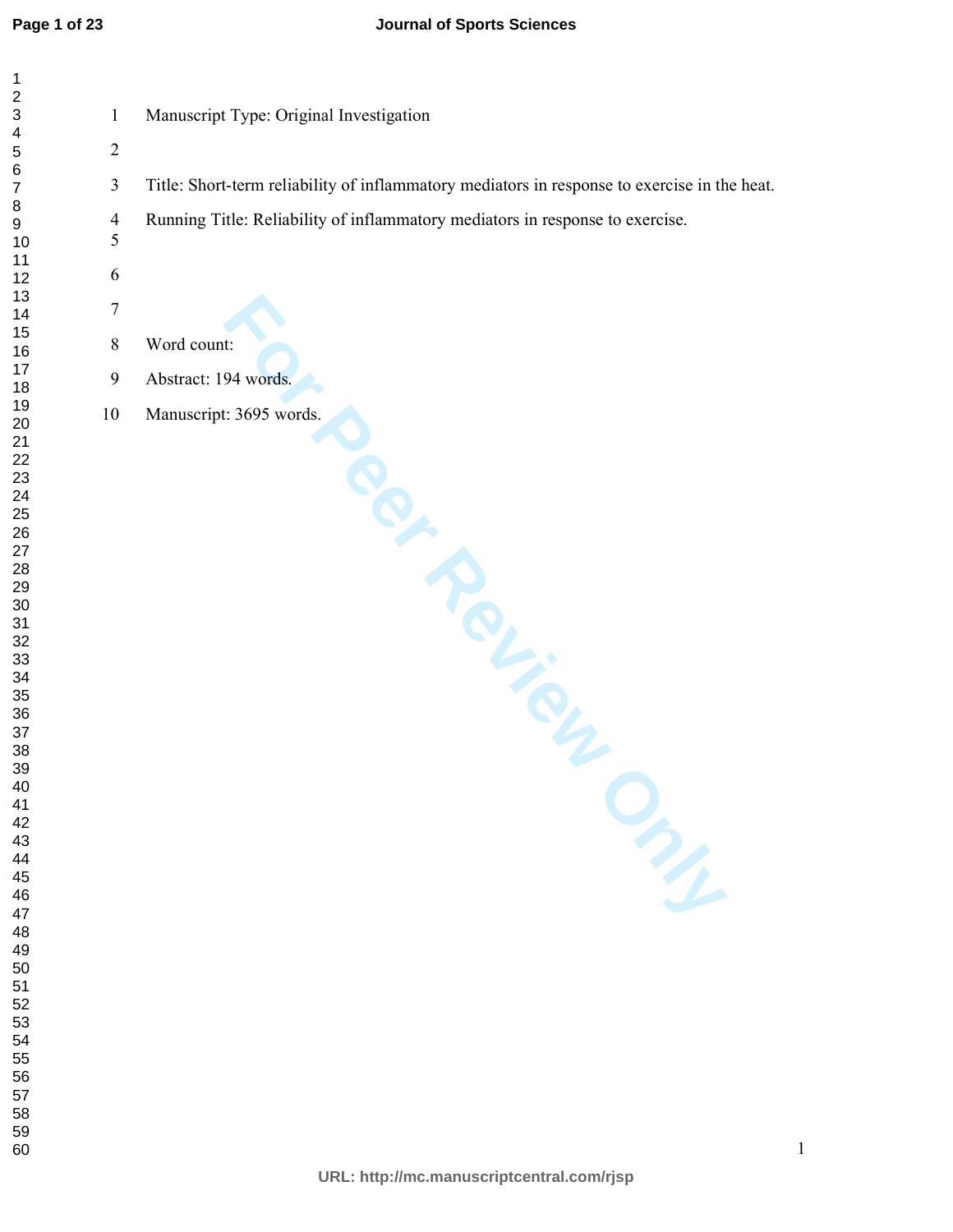#### **Abstract**

| 12 | Prospective application of serum cytokines, lipopolysaccharide, and heat shock proteins            |
|----|----------------------------------------------------------------------------------------------------|
| 13 | requires reliable measurement of these biomarkers of exercise-induced heat stress in hot           |
| 14 | conditions. To accomplish this, both short-term (seven day) reliability (at rest, $n=12$ ) and the |
| 15 | acute responsiveness of each biomarker to exercise in the heat (pre and post 60 min cycling,       |
| 16 | 34.5°C and 70% RH, n=20) were evaluated. Venous blood was analysed for the serum                   |
| 17 | concentration of C-reactive protein (CRP), interleukin (IL)-6, heat shock protein 72               |
| 18 | (eHSP72), immunoglobulin M (IgM) and lipopolysaccharide (LPS). Test-retest reliability             |
| 19 | was determined as the coefficient of variation (CV). Biomarkers with the least short-term          |
| 20 | within-subject variation were IL-6 (19%, $\pm$ 20%; CV, $\pm$ 95% confidence limits) and LPS       |
| 21 | $(23\%, \pm 13\%)$ . Greater variability was observed for IgM, eHSP72 and CRP (CV range 28-        |
| 22 | 38%). IL-6 exhibited the largest increase in response to acute exercise (95%, $\pm$ 11%, p =       |
| 23 | <0.001) and although CRP had a modest CV ( $12\%$ , $\pm$ 7%) it increased substantially post-     |
| 24 | exercise ( $p = 0.02$ , ES; 0.78). In contrast, eHSP72 and LPS exhibited trivial changes post-     |
| 25 | exercise. It appears the mean change of common inflammatory markers after exercise in the          |
| 26 | heat is not always discernible from short-term (weekly) variation.                                 |
| 27 | Lipopolysaccharide, heat shock proteins, inflammatory cytokines, heat<br><b>Keywords</b>           |
| 28 | tolerance.                                                                                         |
|    | m                                                                                                  |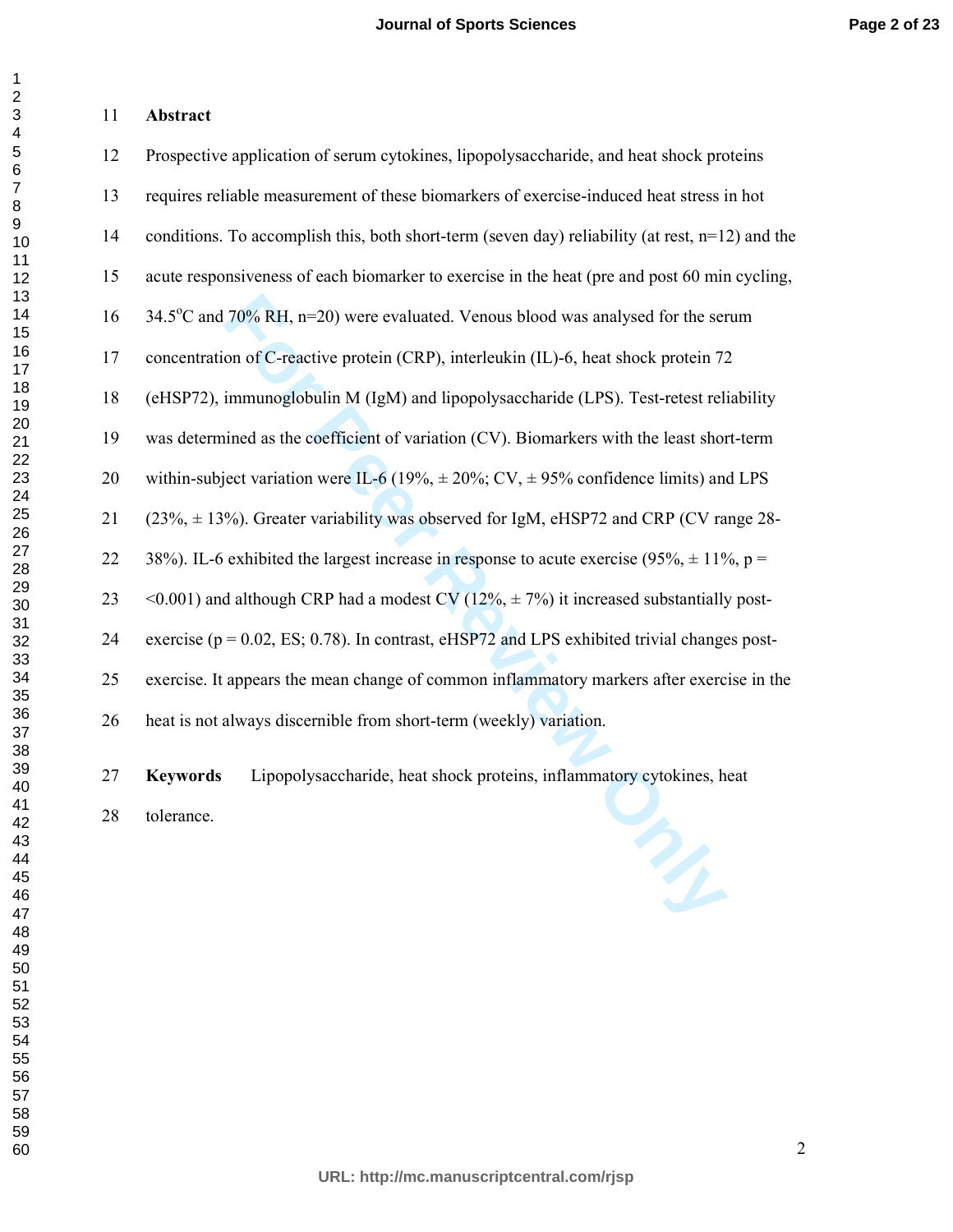#### **Introduction**

ate in inditi-organ rannic and even dean (singit, Rapoot, and singit, 20<br>
of an inflammatory response plays an important role in this process after<br>
mage the gastrointestinal tract, causing it to become permeable, leading<br> 30 Uncompensable heat stress experienced either passively or in response to exercise in the heat 31 influences a complex network of thermoregulatory, immune, inflammatory and 32 neuromuscular factors (Pyne, Guy, and Edwards, 2014). In extreme cases this inflammation 33 can culminate in multi-organ failure and even death (Singh, Kapoor, and Singh, 2013). 34 Induction of an inflammatory response plays an important role in this process after transient 35 heat can damage the gastrointestinal tract, causing it to become permeable, leading to leakage 36 of harmful bacterial endotoxins from the gut into the circulation. This effect is exacerbated by 37 exercise in the heat and, as a consequence, it is important to reliably evaluate the extent of 38 endotoxin leakage into circulation, and measure biochemical indices which accurately reflect 39 whether or not individuals are able to respond or adapt effectively to such exercise challenges 40 that occur in the heat.

42 Exercise-induced endotoxemia has been attributed primarily to lipopolysaccharide (LPS) 43 translocated from the gut into the circulation (Lim, et al., 2009). An abundance of circulating 44 LPS can evoke an inflammatory response, leading to heat shock and overwhelming of anti-45 LPS mechanisms including the antibody, immunoglobulin M (IgM), (Cohen, Block, Green, 46 Lowell, and Ofek, 1989), and cytokines such as interleukin-6 (IL-6) operating in an anti-47 inflammatory role (Abbasi et al., 2013). Therefore, when the anti-LPS mechanisms and rate 48 of LPS clearance are inadequate to counter the heat-induced increase of LPS, endotoxemia 49 may ensue.

51 A rise in extra cellular heat shock protein (eHSP) concentration is a consequence of an innate 52 immune response to whole body hyperthermia (Ahlers et al., 2005). In this scenario an acute 53 phase immune response is evoked to counteract heat-induced oxidative stress leading to an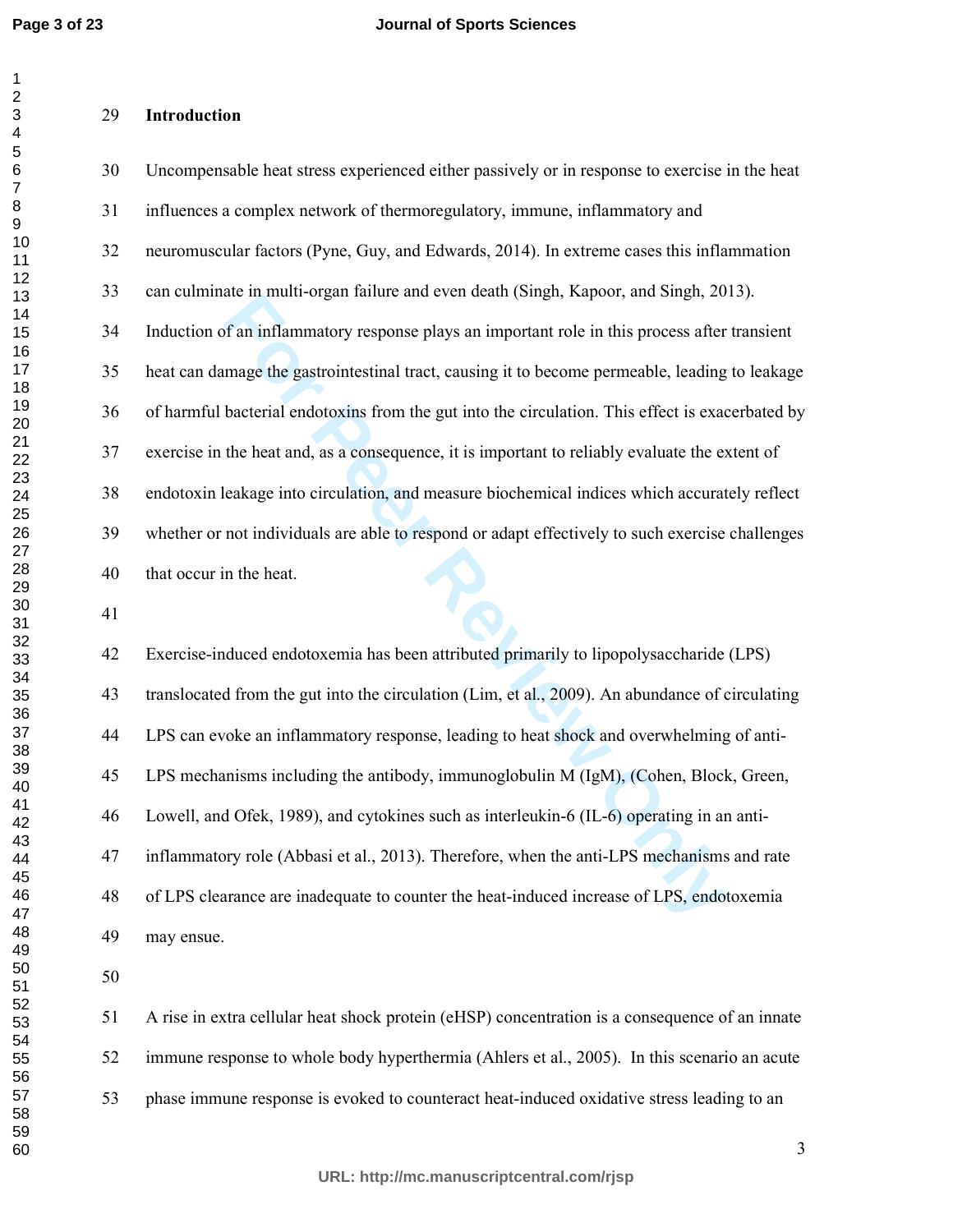#### **Journal of Sports Sciences**

| 54 | increase in leukocyte and eHSP concentrations (Mestre-Alfaro et al., 2012). Numerous            |
|----|-------------------------------------------------------------------------------------------------|
| 55 | studies have demonstrated that non-critical exposure to heat may increase both tolerance to     |
| 56 | oxidative stress and effectiveness of anti-LPS mechanisms (Pilch et al., 2014; Pyne et al.      |
| 57 | 2014; Yeh, Law, and Lim, 2013). Therefore, to accurately determine whether or not               |
| 58 | individuals are susceptible to heat stress, or have effectively adapted over time to hot        |
| 59 | conditions through heat acclimation or acclimatisation, it is important to quantify reliable,   |
| 60 | relevant, and objective outcome measures of the immune and inflammatory responses.              |
| 61 |                                                                                                 |
| 62 | Several studies have used blood biomarkers to quantify the magnitude of adaptation to hot       |
| 63 | environmental conditions, although a comparison of short-term variability in heat-induced       |
| 64 | biomarkers has not yet been conducted. This is surprising as there is considerable variation in |
| 65 | the magnitude of heat-induced change to markers such as interleukin (IL)-6, C-reactive          |
| 66 | protein, LPS and eHSP72 following a bout of exercise in hot conditions (Hailes, Slivka,         |
| 67 | Cuddy and Ruby 2011; Lim et al., 2009; Marshal, Campbell, Roberts, and Nimmo, 2007;             |
| 68 | Rhind et al., 2004; Wright et al., 2013). As a common length for a short-term heat              |
| 69 | acclimation protocol for athletes is seven days (Garrett, Rehrer, and Patterson, 2011) further  |
| 70 | investigation into the variation of these biomarkers is warranted. The utility of individual    |
| 71 | biomarkers may depend on typical variation (noise) under normal conditions, and the             |
| 72 | magnitude of the response to exercise in the heat (signal). Another consideration is whether    |
| 73 | the noise is sufficiently small so as to not mask biologically and/or clinically important      |
| 74 | changes or differences. It is also plausible that while some biomarkers may demonstrate         |
| 75 | considerable short-term variability, they could still be useful if the presentation of a heat   |
| 76 | stimulus produces a sufficiently large signal (response). This is a point often overlooked in   |
| 77 | the study of reliability of biomarkers. Consequently, evaluating reliability among heat-        |
| 78 | relevant biomarkers should account for variation, and, importantly, whether the expected        |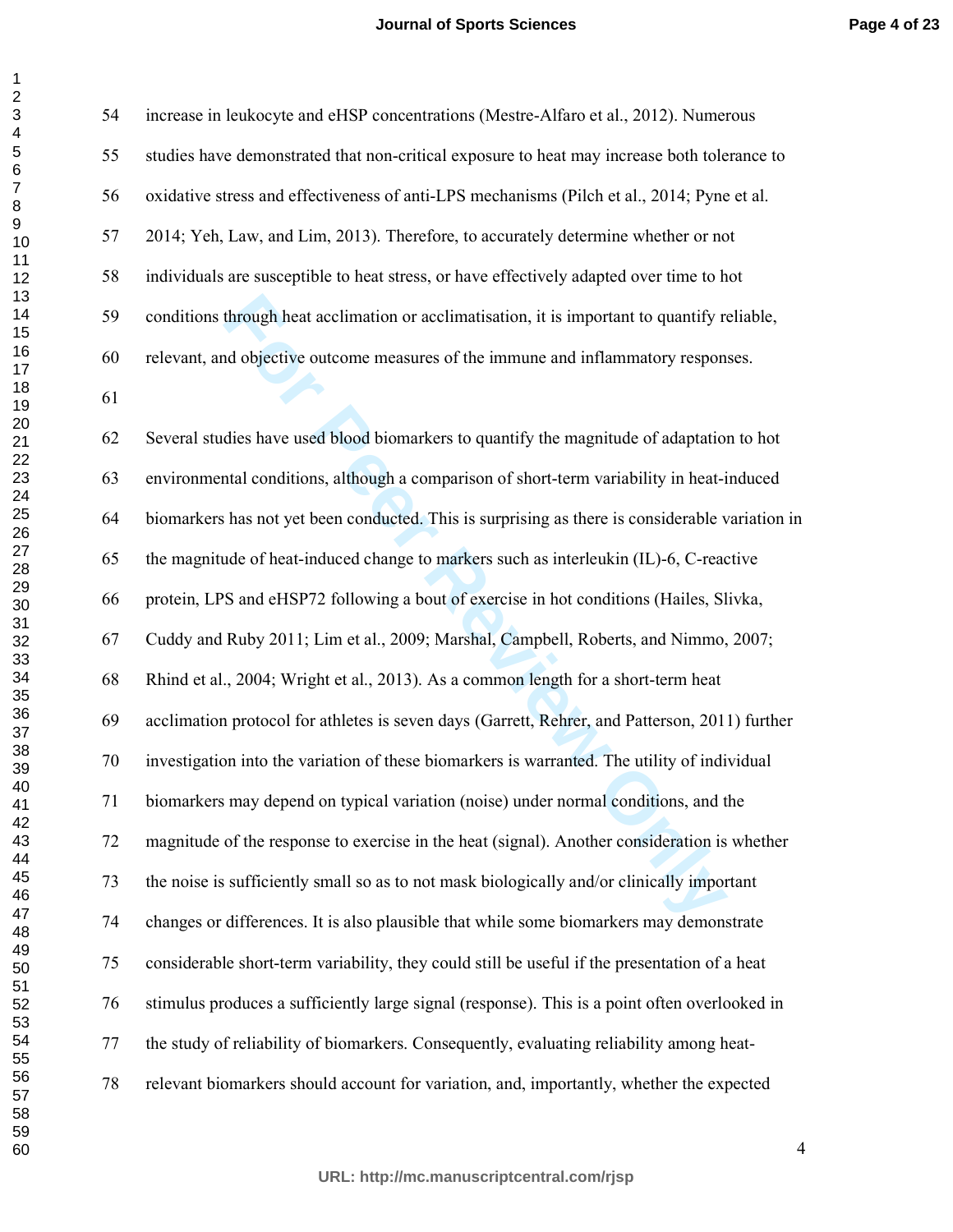#### **Journal of Sports Sciences**

79 change in biomarker activity on presentation to a large heat and exercise stimulus is greater 80 than that of short-term variation.

82 The aim of this study was to quantify the reliability (short term test re-test reliability) in the

83 concentration of common inflammatory (blood) biomarkers at rest (twice over seven days,

84 Part A). A second aim was to examine the acute response of those biomarkers to an exercise

85 challenge performed in hot and humid conditions (Part B).

#### **Materials and methods**

*Experimental Design* 

90 Part A: Short-term reliability of serum biomarkers.

second aim was to examine the acute response of those biomarkers to are<br>formed in hot and humid conditions (Part B).<br> **And methods**<br> **Formal methods**<br> **Formal methods**<br> **Formal methods**<br> **Formal methods**<br> **Formal methods**<br> 91 This phase of the study was designed to examine the weekly variation in venous blood of 92 selected biomarkers in a non-exercise context and was conducted over 14 days (Figure 1). 93 The seven days preceding the first test day were used as a "lead-in" period and participants 94 were instructed to abstain from partaking in moderate -high intensity physical activity for the 95 duration of the study period. Participants then had venous blood drawn on two occasions 96 seven days apart. Blood was drawn approximately 2 h post-prandial at a similar time of day 97 (morning) to limit diurnal variation. At the beginning of the lead-in period all participants 98 undertook a baseline evaluation of maximum oxygen uptake  $(\dot{V}O_{2\text{max}})$  using an incremental 99 treadmill running test to exhaustion. A seven day controlled lead-in or baseline period was 100 used to ensure that the participants were not suffering from any residual inflammatory effects 101 of exercise or illness prior to taking part in this study. Participants were instructed to maintain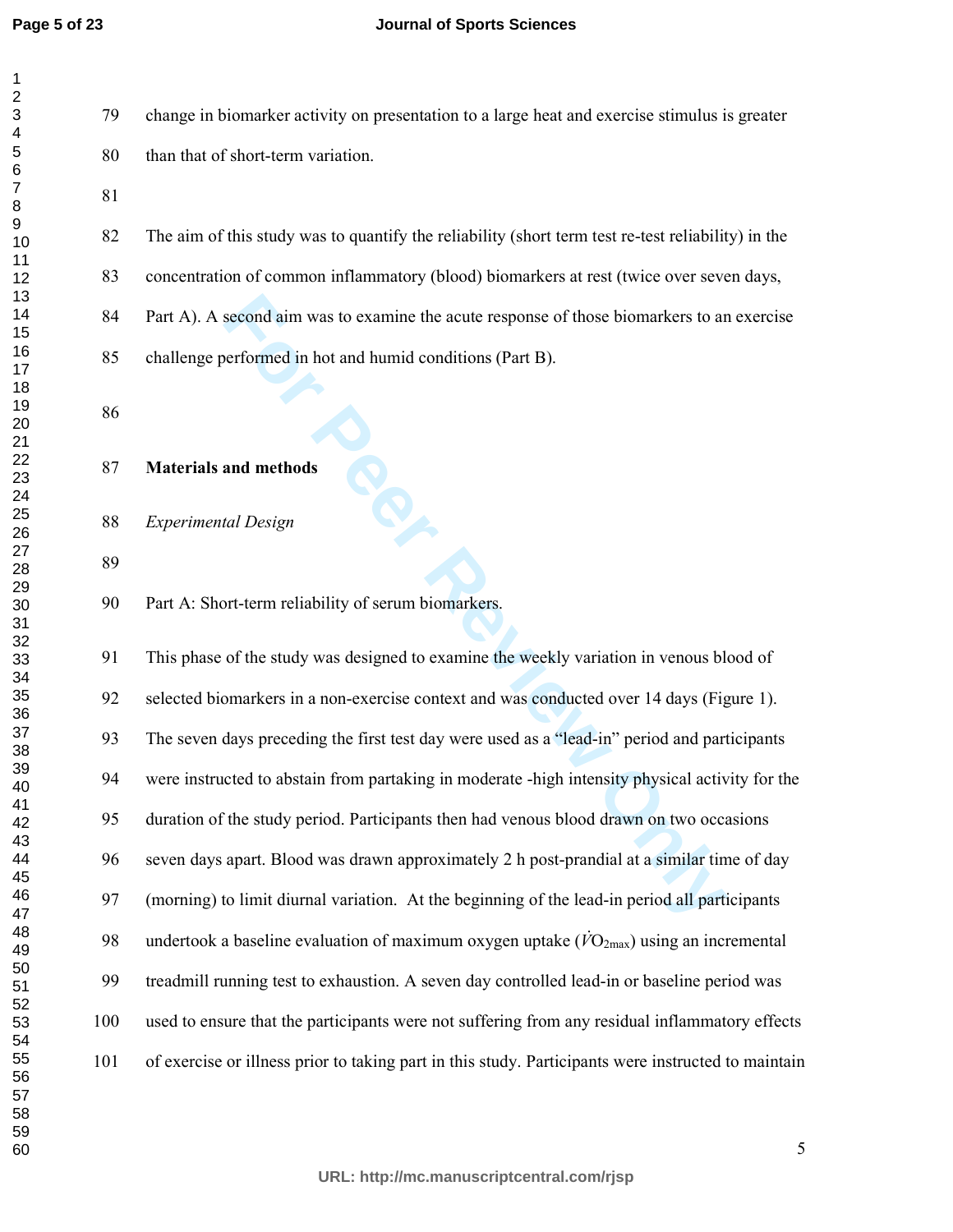102 a similar dietary intake and (light) activity levels for 24 h preceding each venous blood 103 sample.

104 Part B: Acute response of serum biomarkers to exercise in the heat.

o aid robust evaluation of biomarkers free from influence of prior exercity also contained a seven day lead-in period prior to assessment. At thats performed an incremental test to exhaustion for the assessment of  $\hat{V}$ 105 This phase of the study examined the acute response of biomarkers to exercise performed in 106 the heat. To aid robust evaluation of biomarkers free from influence of prior exercise, this 107 part of the study also contained a seven day lead-in period prior to assessment. At baseline, 108 all participants performed an incremental test to exhaustion for the assessment of  $\dot{V}O_{2\text{max}}$  on a 109 cycle ergometer - the same modality as the subsequent heat stress test protocol. As before, all 110 participants were required to abstain from moderate-high intensity exercise for the remainder 111 of the seven day lead-in period prior to further assessment of pre- to post-exercise evaluation 112 of biomarker activity. The exercise in the heat test occurred seven days after baseline 113 evaluation of  $\dot{V}O_{2\text{max}}$ . Venous blood sampled for acute response to exercise in the heat was 114 drawn prior to and immediately following the heat stress test. Blood was sampled 115 approximately 2 h post-prandial at a similar time of day for all participants (morning) to limit 116 diurnal variation. *Subjects*  119 Participants in Part A of this study (short-term variation) comprised twelve healthy 120 moderately-trained males (age  $24.3\pm4.1$  years,  $\dot{V}O_{2\text{max}}$  52.0 $\pm2.7$  ml.kg.min<sup>-1</sup>, height 121 1.78 $\pm$ 0.09 m, mass 73.9 $\pm$ 8.5 kg, mean  $\pm$ SD). Part B participants (acute response to exercise

122 in the heat intervention) comprised twenty males (age  $24.6\pm3.7$  years,  $\dot{V}O_{2\text{max}}$  43.2 $\pm5.4$ 

- 123 ml.kg.min<sup>-1</sup>, height 1.78 $\pm$ 0.07 m, mass 83.5 $\pm$ 11.0 kg). All participants completed a pre-
- 124 screening medical for use of immunomodulating medications (none were present). After
- 125 explanation of the study procedures, benefits and risks, participants provided written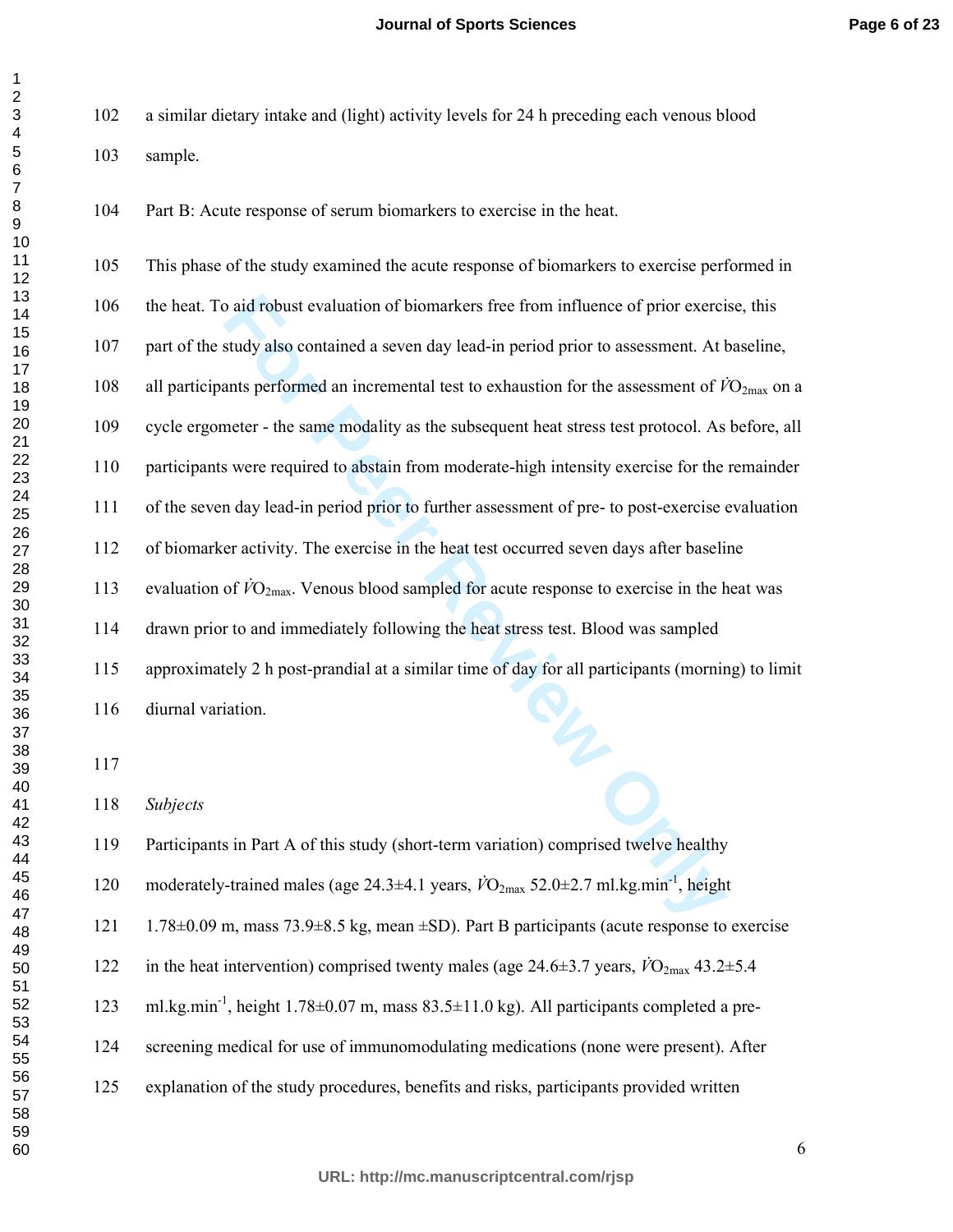#### **Journal of Sports Sciences**

126 informed consent before inclusion in the project. This study was approved by the James Cook 127 University Human Research Ethics Committee and conformed to the guidelines set forth by 128 the Helsinki Declaration. Participants in Part A were also required to complete a daily 129 physical activity diary for the duration of the study so that any exercise undertaken could be 130 quantified for intensity and duration. All participants were also required to self-report any 131 symptoms of illness, inflammation, or soreness.

*Blood collection* 

of illness, inflammation, or soreness.<br> **Formatic A and B**, blood was drawn via a 22g needle from a prominent super<br>
in located at the antecubital fossa, and drained directly into an 8.5 ml ste<br> *Facutainer* tube containin 134 For both Parts A and B, blood was drawn via a 22g needle from a prominent superficial 135 forearm vein located at the antecubital fossa, and drained directly into an 8.5 ml sterile serum 136 separator Vacutainer tube containing a clot activator and gel for serum separation (Beckton 137 and Dickson, USA). Samples were refrigerated at 4°C for 30 min to allow clotting and then 138 centrifuged at 1000 x g at 6°C for 10 min (Rotina 420R, Hettich, Germany). Serum was 139 removed and stored in 400 µl aliquots frozen immediately for a maximum of three months at 140 -80°C for later analysis. Levels of IL-6 (Quantikine HS600B, R&D Systems, United States), 141 inducible eHSP72 (HSP72;ADI-EKS-715, Enzo Life Sciences, United States), IgM 142 (AB137982, Abcam PLC, United Kingdom), CRP (hsCRP Immunoassay kit 11190, Oxis 143 International, United States), and LPS (HIT302, Hycult, Biotechnology, Netherlands) were 144 analysed in duplicate by ELISA according to the manufacturer's instructions. The 145 manufacturer stated intra-assay precision was <10% for all assays 

*Exercise in the heat protocol (Part B)* 

148 Participants in Part B undertook an exercise test involving three submaximal workloads of 10 149 min duration (50%, 60% and 70%  $\dot{V}O_{2\text{max}}$ ) on a cycle ergometer followed by a 5 km time trial

150 (TT) at 35°C and 70% relative humidity (RH) (VeloTron Dynafit Pro and Velotron Coaching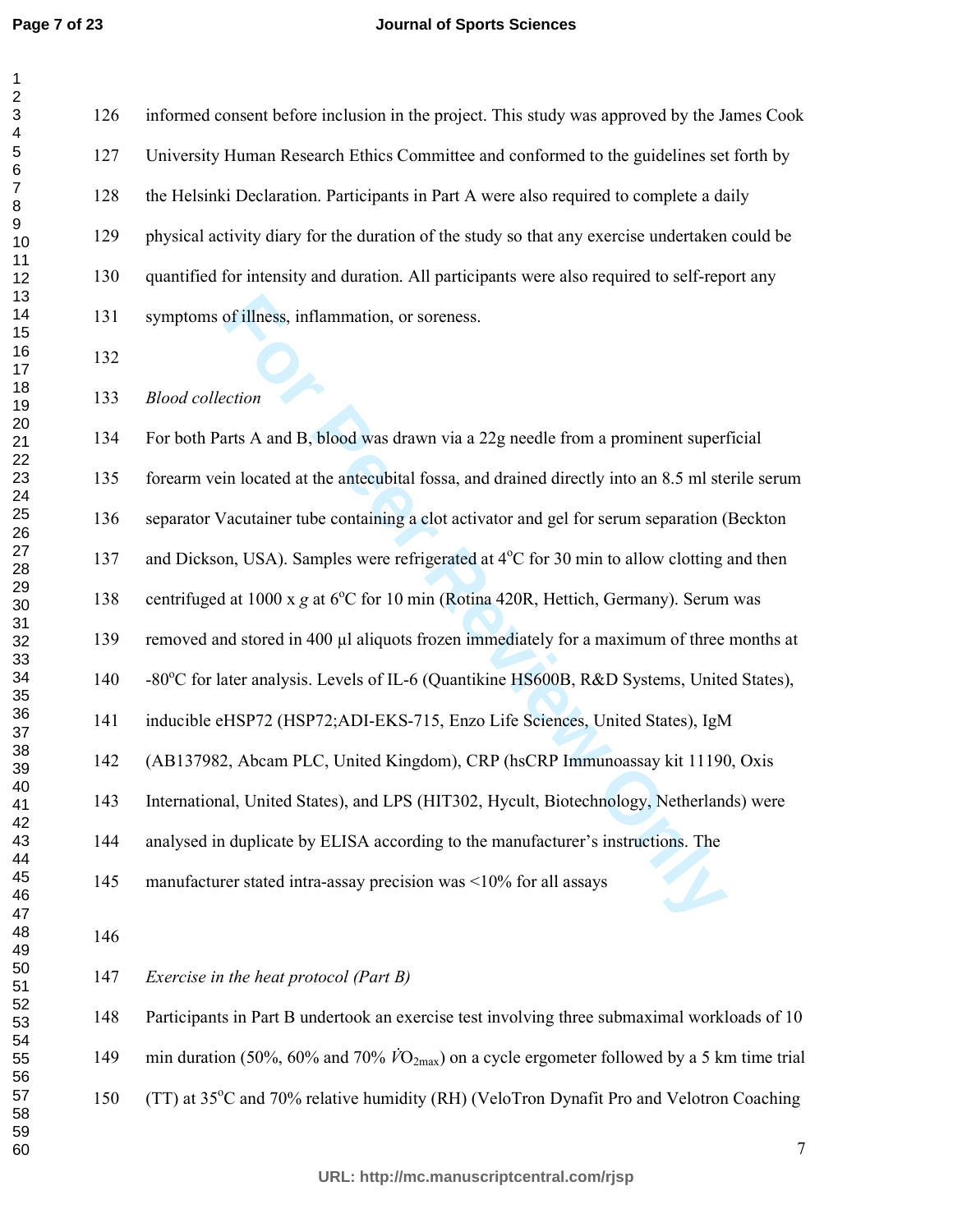| ۷               |  |
|-----------------|--|
| 3               |  |
| 4               |  |
| 5               |  |
|                 |  |
| 6               |  |
| 7               |  |
| 8               |  |
|                 |  |
| 9               |  |
| 10              |  |
| 11              |  |
| 12              |  |
|                 |  |
| 13              |  |
| 14              |  |
| 15              |  |
|                 |  |
| $\overline{16}$ |  |
| 17              |  |
| 18              |  |
|                 |  |
| 19<br>20<br>21  |  |
|                 |  |
|                 |  |
| 22<br>23        |  |
|                 |  |
| 24              |  |
|                 |  |
| 25              |  |
|                 |  |
| 26<br>27        |  |
| 28              |  |
|                 |  |
| 29              |  |
| 30              |  |
| 31              |  |
|                 |  |
| 32              |  |
| 33              |  |
| 34              |  |
| 35              |  |
|                 |  |
| 36              |  |
| 37              |  |
|                 |  |
| 38<br>39        |  |
| 40              |  |
|                 |  |
| 41              |  |
| 42              |  |
| 43              |  |
| 44              |  |
|                 |  |
| 45              |  |
| 46              |  |
| 47              |  |
|                 |  |
| 48              |  |
| 49              |  |
| 50              |  |
| 51              |  |
|                 |  |
| 52              |  |
| 53              |  |
| 54              |  |
| 55              |  |
|                 |  |
|                 |  |
| 56<br>57        |  |
| 58              |  |
| 59              |  |
|                 |  |
| 60              |  |

  $\sim$ 

| 151 | Software, Racermate, United States). Three min rest was given between submaximal                |
|-----|-------------------------------------------------------------------------------------------------|
| 152 | workloads and five min rest was given prior to the start of the TT. Participants undertook      |
| 153 | approximately 40 min of exercise and were exposed to the hot humid environment for 60-65        |
| 154 | min. Briefly, the submaximal workloads required the participants to cycle at a fixed wattage    |
| 155 | between 85-95 rpm. During the TT the participants were able to self-select their gearing and    |
| 156 | informed of their rpm and distance every 500m. Participants were not aware of their gear,       |
| 157 | speed, or time elapsed during the TT. A standardised warm-up was undertaken prior to the        |
| 158 | 50% workload. Heart rate (RS400, Polar Elektro, Finland), and core temperature $(T_c)$ (ttec    |
| 159 | 501-3, software version 10.1, Nordex Pty Ltd, Australia; MEAS 449 1RJ rectal temperature        |
| 160 | thermistor, measurement specialities, Unites States) were sampled at 5s intervals. Fluid intake |
| 161 | (water, ad libitum) and rating of perceived exertion (Borg RPE $6 - 20$ ) were recorded         |
| 162 | throughout the test (Borg, 1970). Nude dry body mass was recorded pre and post exercise and     |
| 163 | fluid loss normalised for body weight and expressed as a percentage change.                     |
| 164 |                                                                                                 |
| 165 | <b>Statistical Analysis</b>                                                                     |
| 166 | The concentration of each biomarker is presented as mean $\pm$ SD. Biomarker reliability was    |
| 167 | calculated as a coefficient of variation (CV) both within- and -between subjects at day 1 and   |
| 168 | day 7 and presented as mean $\%$ CV $\pm$ 95% confidence limits (CL). Pre- to post-exercise     |
| 169 | changes in biomarker concentrations were analysed with paired t-tests and significance was      |
| 170 | accepted if p was <0.05. Effect sizes for changes in biomarker concentrations were also         |
| 171 | calculated. The expected reference change, or signal, was estimated for each biomarker as 0.2   |

166 The concentration of each biomarker is presented as mean  $\pm$  SD. Biomarker reliability was 167 calculated as a coefficient of variation (CV) both within- and -between subjects at day 1 and 168 day 7 and presented as mean  $\%$ CV  $\pm$  95% confidence limits (CL). Pre- to post-exercise 169 changes in biomarker concentrations were analysed with paired t-tests and significance was 170 accepted if p was <0.05. Effect sizes for changes in biomarker concentrations were also 171 calculated. The expected reference change, or signal, was estimated for each biomarker as 0.2 172 x between-subject standard deviation.

173 The criteria to interpret the magnitude of ES were: trivial (0–0.19), small (0.20–0.49),

174 medium (0.50–0.79) and large (0.80 and greater) (Cohen, 1992).The signal to noise ratio

175 score was determined by dividing the reference effect size (signal) by the within-subject test-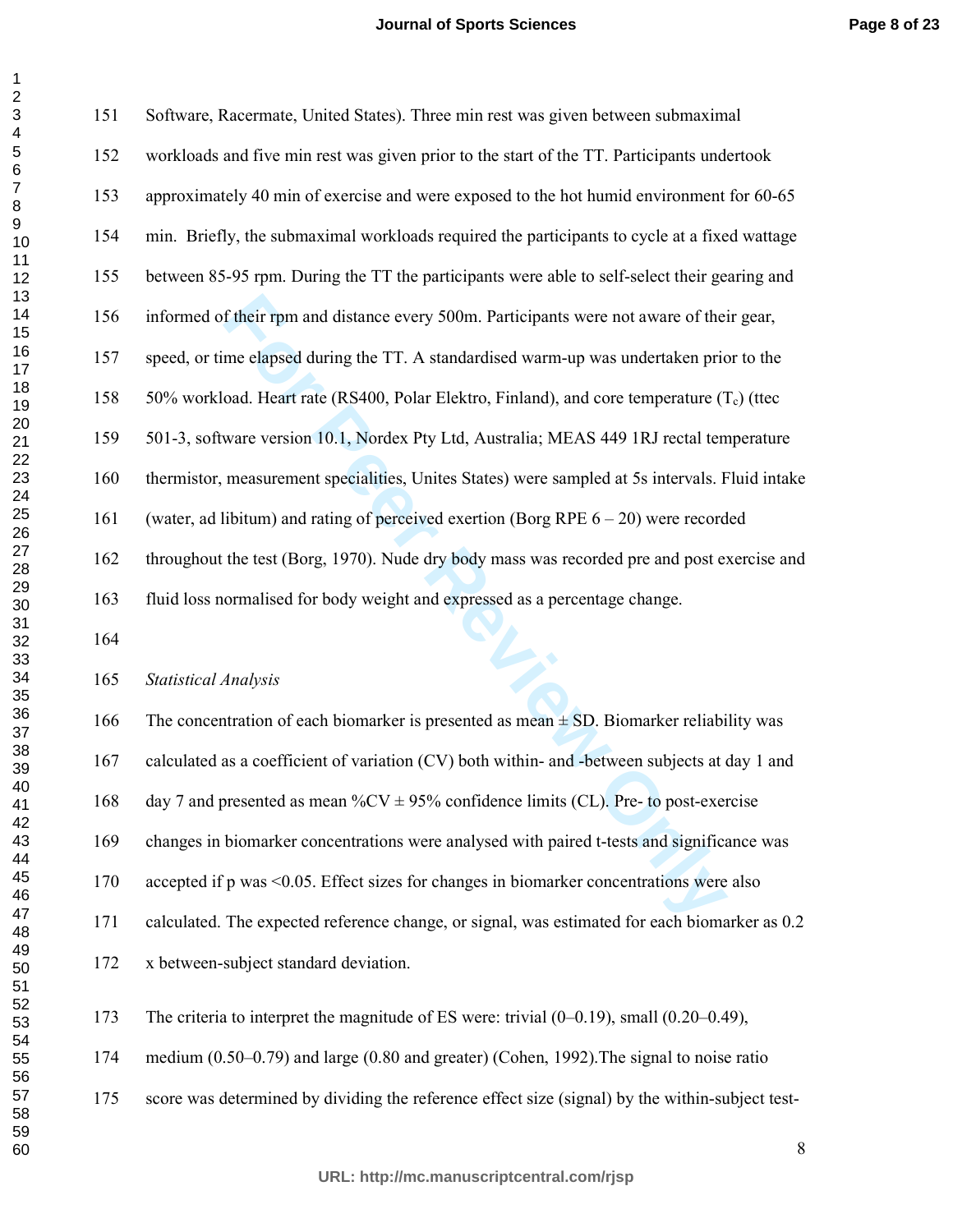#### **Journal of Sports Sciences**

arker concentrations were log-transformed where appropriate and curve<br>using GraphPad Prism Version 6.03 (GraphPad Software Inc, United St<br>o the manufacturer instructions. Statistical analyses were performed in I<br>ersion 20 176 retest reliability (noise). The utility of a biomarker was considered 'good' if the expected 177 signal was greater than the noise, or 'unclear' where the signal was less than the noise. A 178 minimum of eight participants was deemed sufficient to detect the smallest worthwhile 179 change between means assuming the reference change was approximately twice the 180 magnitude of the typical error of measurement, with a Type I error of 5% and Type II error of 181 20%. Biomarker concentrations were log-transformed where appropriate and curve fit was 182 performed using GraphPad Prism Version 6.03 (GraphPad Software Inc, United States) 183 according to the manufacturer instructions. Statistical analyses were performed in IBM SPSS 184 Statistics Version 20 (IBM, United States). **Results**  *Part A: Short-term biomarker reliability*  187 The biomarker with the lowest within-subject coefficient of variation over the 7 day 188 assessment period (day 1 to day 7) was IL-6 (CV;  $19\% \pm 20\%$ , mean  $\pm 95\%$  CI, ES; 0.16,). 189 CRP had the highest CV (38%  $\pm$  21%) with a substantially lower level of serum 190 concentration (ES; -0.28) after seven days (Table 1). A comparison of the within-subject 191 variability for each biomarker with an expected reference change is detailed in Table 1. 192 Biomarkers that displayed a good signal to noise ratio were IL-6 and CRP. The expected 193 signal for LPS, IgM and eHSP72 was less than that of the typical noise estimated in this 194 analysis, and therefore the biomarkers were categorised as having unclear or poor reliability

- 195 (Table 1).
- 

#### 196 TABLE 1 ABOUT HERE

*Part B: Acute responses of blood biomarkers to exercise in the heat*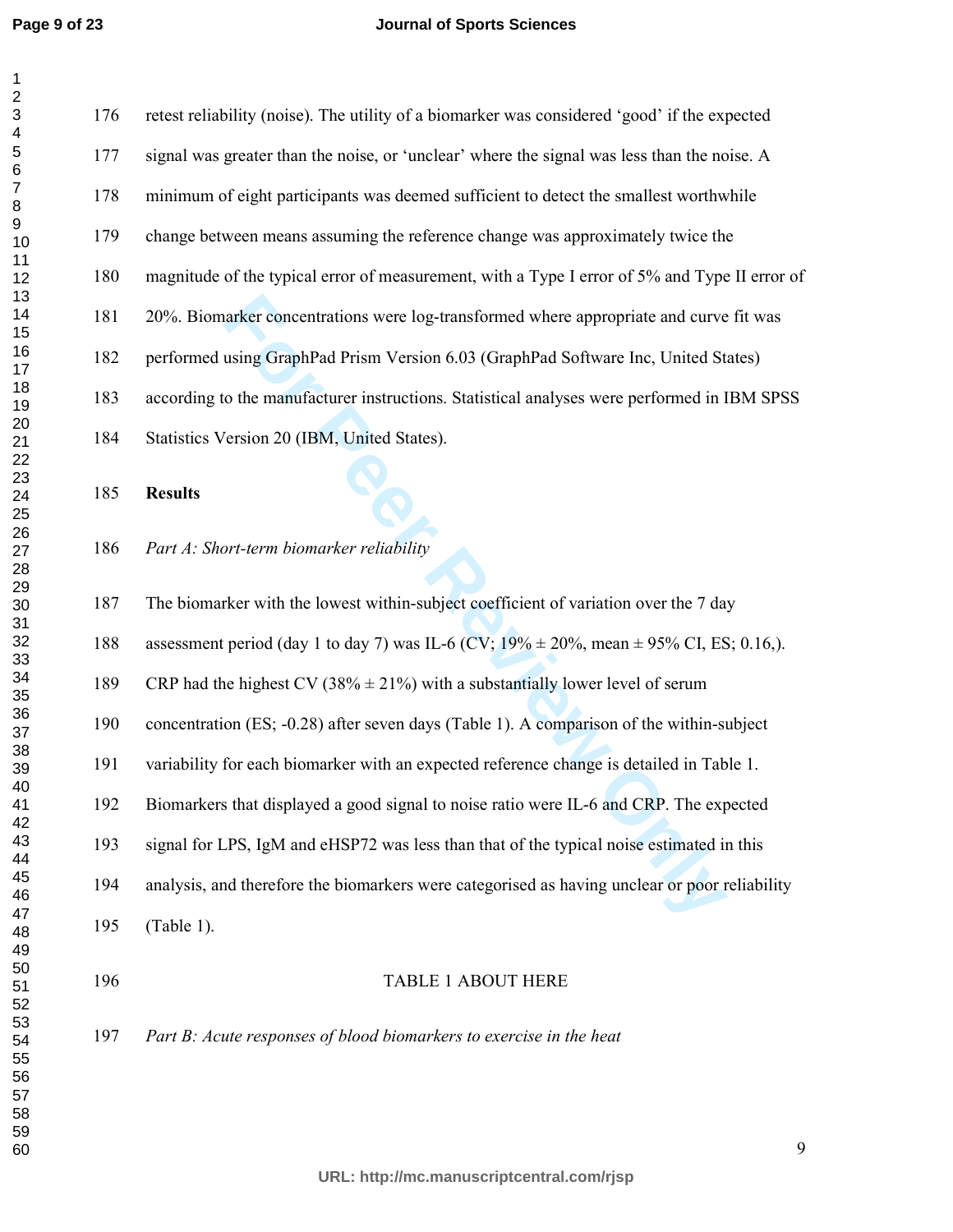#### **Journal of Sports Sciences**

| 198 | Blood biomarkers with the largest pre- to post-exercise change were IL-6 and CRP. The                        |
|-----|--------------------------------------------------------------------------------------------------------------|
| 199 | blood biomarkers least sensitive to change following the exercise in the heat exposure were                  |
| 200 | IgM, LPS and eHSP72. The exhaustive nature of the exercise task was confirmed with high                      |
| 201 | levels of physiological and perceptual stress: peak $T_c$ ; 38.9 $\pm$ 0.2 °C, peak heart rate; 187 $\pm$ 5  |
| 202 | bpm, reduction in body mass; $1.7\% \pm 0.3\%$ , and end point RPE; $17 \pm 1$ units. Changes in             |
| 203 | mean blood biomarker concentration in addition to effect sizes pre-to-post exercise in the                   |
| 204 | heat are presented in Figure 2.                                                                              |
| 205 | FIGURE. 2 ABOUT HERE                                                                                         |
| 206 | <b>Discussion</b>                                                                                            |
| 207 | The biomarker IL-6 exhibited the smallest within-subject short-term variation (19%) and the                  |
| 208 | greatest acute pre- to post-exercise change in the heat (4.5 fold change). For the other                     |
| 209 | biomarkers, the short-term resting variation was similar to that of pre- to post-exercise                    |
| 210 | evaluations in the heat, indicating minimal alteration to an acute bout of exercise. It appears              |
| 211 | only some biomarkers are potentially useful for the purpose of reliably quantifying acute                    |
| 212 | physiological responses in healthy active individuals to hot environmental conditions that                   |
| 213 | elicit modest rises in T <sub>c</sub> . Chronic effects on biomarker activity evaluated over a longer period |
| 214 | may reveal further insights, such as adaptations to the heat and possible immunosuppression.                 |
| 215 | Even in a resting state, considerable weekly variation was evident for each variable. The                    |
| 216 | cytokine IL-6 exhibited the least within-subject variability of 19% although other biomarkers                |
| 217 | such as CRP varied by 38%. The magnitude of this variation is considered concurrently with                   |
| 218 | the expected change in response to an exercise challenge or a period of training, and can be                 |
| 219 | used to inform the decision making process on effects of heat stress (Table 1). Quantifying                  |

- 220 variation is an inherent part of studying biological systems and can yield important
-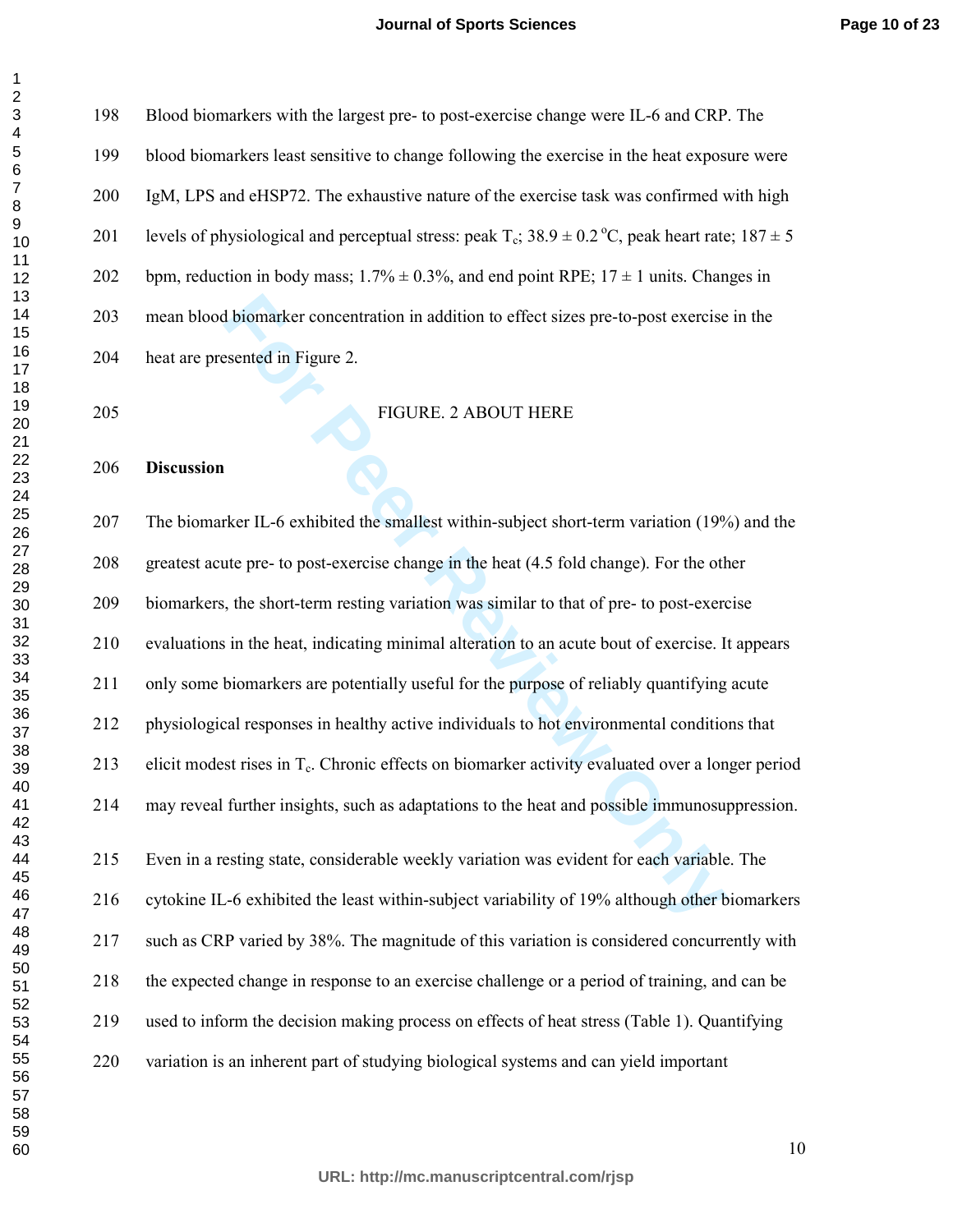**Page 11 of 23**

 

#### **Journal of Sports Sciences**

221 information when seeking to determine whether or not intervention-induced change in a 222 measured parameter is meaningful.

Extrists. Antiongin concentrations of H-0 and the active phase protein extrements.<br> **For Formal Extrime Extrime Extrimal Extringer State Instead there was a 15% reduction in circulation following the exert<br>
and the signifi** 223 The exercise presented to the participants resulted in a mean core temperature rise of  $1.5^{\circ}$ C 224 above baseline levels and the duration of heat exposure was 65 mins, of which 40 mins was 225 dedicated exercise. Although concentrations of IL-6 and the acute phase protein CRP were 226 elevated following exercise, other biomarkers indicative of heat stress such as LPS and 227 eHSP72 did not rise significantly from pre-exposure levels. Serum concentration of IgM also 228 did not rise but instead there was a 15% reduction in circulation following the exercise bout. 229 It seems plausible that a modest reduction in IgM concentration post exercise reflects the 230 anti-LPS properties of this antibody in response to heat stress. This observation is consistent 231 with the findings of Camus et al. (1998), but not of Hailes et al. (2011) and Lim et al. (2009). 232 The exercise stimulus elicited a response from non-specific pro- and anti-inflammatory blood 233 biomarkers, however it was not sufficient to cause further inflammatory processes associated 234 with heat stress and the inflammatory cascade in healthy, moderately trained males. 235 The significant increase of IL-6 concentration post-exercise may not signify heat stress per 236 se, but rather the stress invoked by the exercise demand itself. IL-6 can be released into the 237 circulation following various pathological events such as physical exercise, trauma, sepsis, 238 and thermal injury (Moldoveanu , Shephard, and Shek, 2000). There are few studies that have 239 investigated IL-6 as a blood biomarker during exhaustive exercise in the heat, although 240 Selkirk and colleagues (2008) observed a large increase following 2h of exhaustive walking 241 in protective clothing in very hot and humid conditions. However, similar effects have been 242 detected following exercise in the absence of a significant heat load. Moldoveanu and 243 colleagues (2000) reported a twenty-fold increase in plasma IL-6 concentrations following 3h

244 of exercise at 60-65% of peak oxygen uptake in a thermo-neutral environment - this change is

245 similar in magnitude to that reported by Selkirk et al. (2008).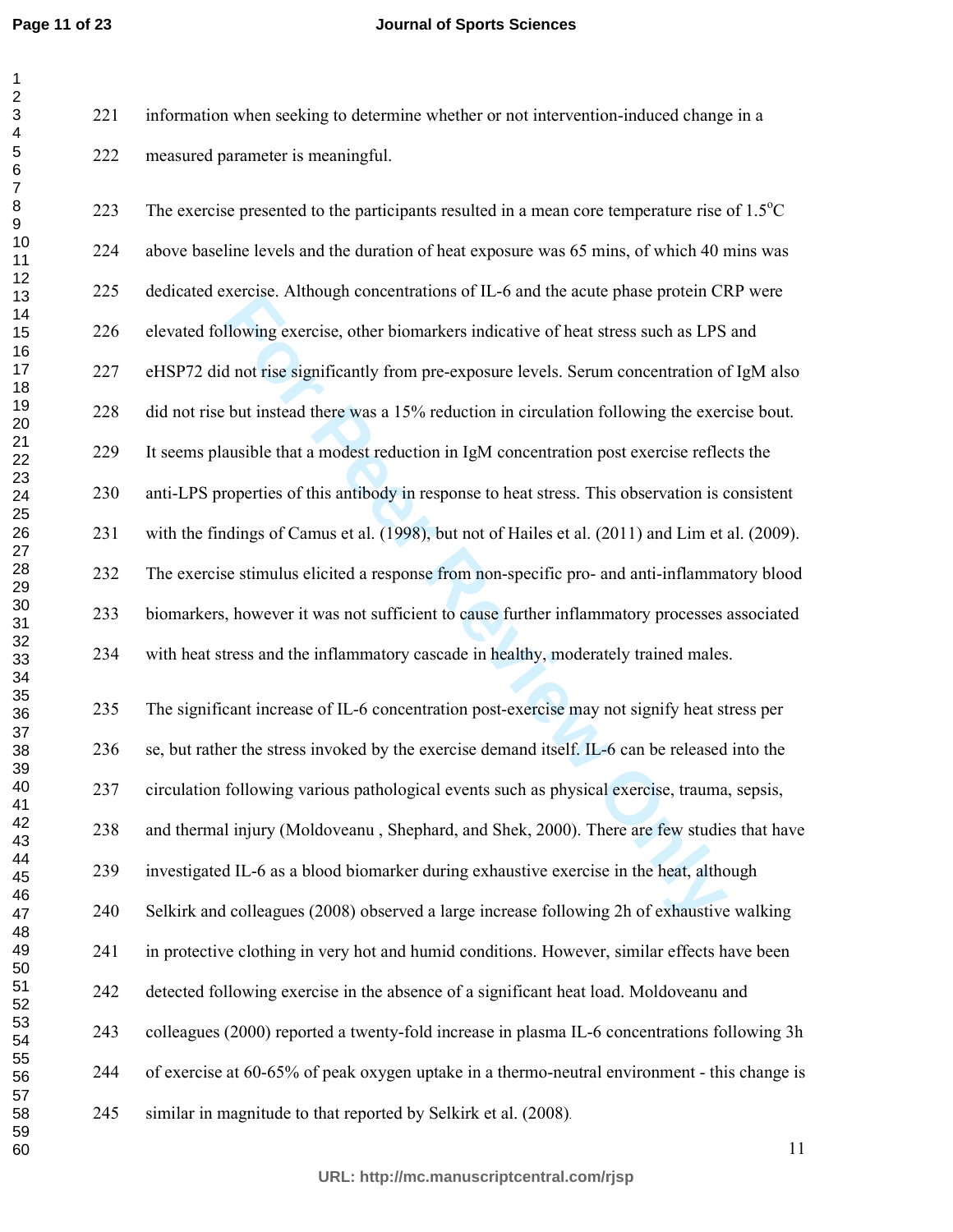#### **Journal of Sports Sciences**

**Page 12 of 23**

| 246 | The large within-subject variation observed for CRP (38%) raises the question of its               |
|-----|----------------------------------------------------------------------------------------------------|
| 247 | suitability as a meaningful biomarker. However, in this study, the biomarker noise (short-         |
| 248 | term, within-subject variability) was less than that of the signal (response to the exercise task) |
| 249 | and there was a medium increase in CRP concentration pre- to post-exercise ( $p = 0.02$ , ES;      |
| 250 | 0.78). Serum levels of CRP can increase rapidly during the acute phase of an inflammatory          |
| 251 | process (Pepys and Hirschfield, 2003) but this is a non-specific response that could be            |
| 252 | indicative of infection, illness or other metabolic factors not associated with a heat stimulus.   |
| 253 | A recent study (Hailes et al., 2011) that measured CRP in serum following 5 consecutive            |
| 254 | days of exercise in hot and dry conditions (38°C and 40% RH) reported high variability             |
| 255 | between participants and a standard deviation approximately twice that of the mean after both      |
| 256 | an acute and ongoing exposure to heat. As the presence of IL-6 is likely to cause an increase      |
| 257 | in serum levels of CRP (Petersen and Pedersen, 2005), it is likely that the exercise stimulus,     |
| 258 | and not necessarily the heat load presented to the participants was sufficient to stimulate the    |
| 259 | release of CRP from the liver. Although both IL-6 and CRP may play important roles in              |
| 260 | determining the degree of stress placed upon individuals competing or training in more             |
| 261 | extreme (hot and/or humid) conditions, it seems unlikely this measure would present useful         |
| 262 | information in terms of responses or adaptations to the heat specifically.                         |
| 263 |                                                                                                    |
| 264 | The low within-subject variability of LPS (CV; 23%) was encouraging for the practical              |
| 265 | application of this biomarker for evaluating responses to hot environmental conditions. The        |
| 266 | low concentrations of LPS observed in this study indicate the participants had the capacity to     |
| 267 | tolerate the heat load with minimal gut leakage (Pyne et al., 2014). As LPS is the primary         |
| 268 | endotoxin translocated to circulation under heat load (Yeh et al., 2013), its concentration and    |
| 269 | regulation is a primary consideration in study of responses to the heat. The outcomes of this      |
|     |                                                                                                    |

270 study indicate that LPS evaluation in circulating blood should yield reliable results provided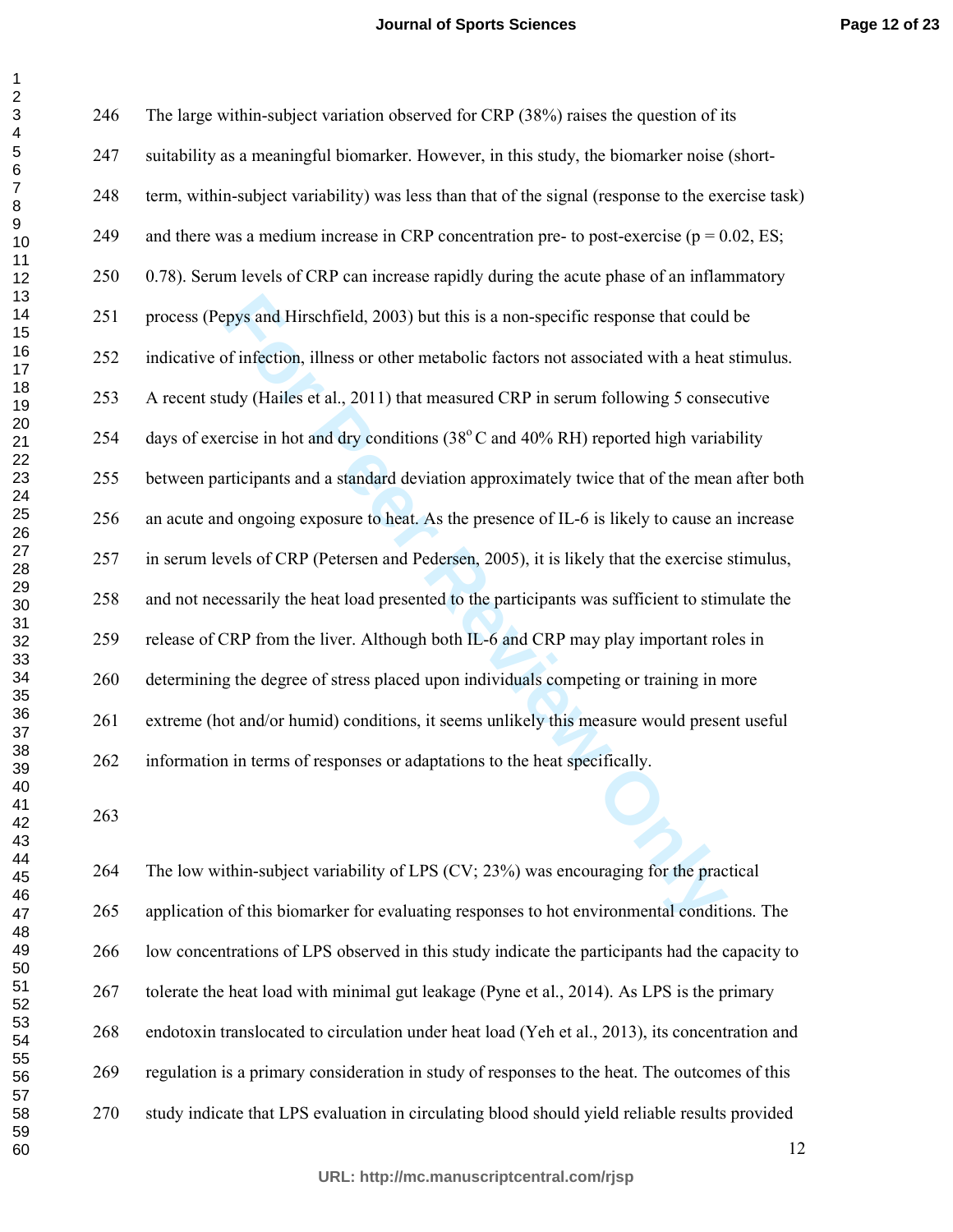#### **Journal of Sports Sciences**

271 the participants are well rested or are capable of completing a demanding exercise task. 272 Nevertheless, measurement of LPS alone merely indicates the extent of susceptibility to 273 endotoxemia and not the responses of the immune system initiated by this challenge, which 274 can be investigated using other measures such as intestinal fatty acid-binding protein 275 (Morrison, Cheung, and Cotter, 2013), tight junction proteins that indicate increased 276 intestinal permeability (Yeh at al. 2013) or soluble CD14 (Stuempfle, Valentino, Hew-Butler, 277 Hecht, & Hoffman., 2015). Therefore, to facilitate a comprehensive view of both the 278 underlying endotoxin threat, and compensatory biochemical mechanisms addressing this 279 challenge, it is worthwhile to consider the utility of other viable biomarkers such as IgM and 280 eHSP72.

ermeability (Yeh at al. 2013) or soluble CD14 (Stuempfle, Valentino, H<br>Ioffman., 2015). Therefore, to facilitate a comprehensive view of both the<br>adotoxin threat, and compensatory biochemical mechanisms addressin<br>it is wor 282 The responsiveness of the immune system to release endotoxin is a primary consideration in 283 defence against heat shock. As IgM is a key antibody in neutralising LPS Camus et al., 1998), 284 its concentration in circulating blood can reflect the body's response to endotoxin 285 accumulation, and the likelihood of protective capacity to further challenges. In this study the 286 observed weekly variability of IgM concentration was 28%. The pre- to post-exercise change 287 was -15%, with 13 of the 20 participants exhibiting a negative change. To our knowledge 288 only one other study has investigated the response of non-specific IgM following exercise in 289 hot and humid conditions (Hailes et al., 2011). However, the reference change reported by 290 Hailes and colleagues (2011) pre- to post-exercise in the heat (CV; 16%) is smaller than the 291 within-subject variability (noise) reported here (CV; 29%). It appears that IgM has 292 shortcomings as a viable biomarker for quantifying the anti-LPS response possibly related to 293 the capability of the participants to tolerate the heat load placed upon them, although these 294 data suggest that this response could result in either an increase or decrease in circulating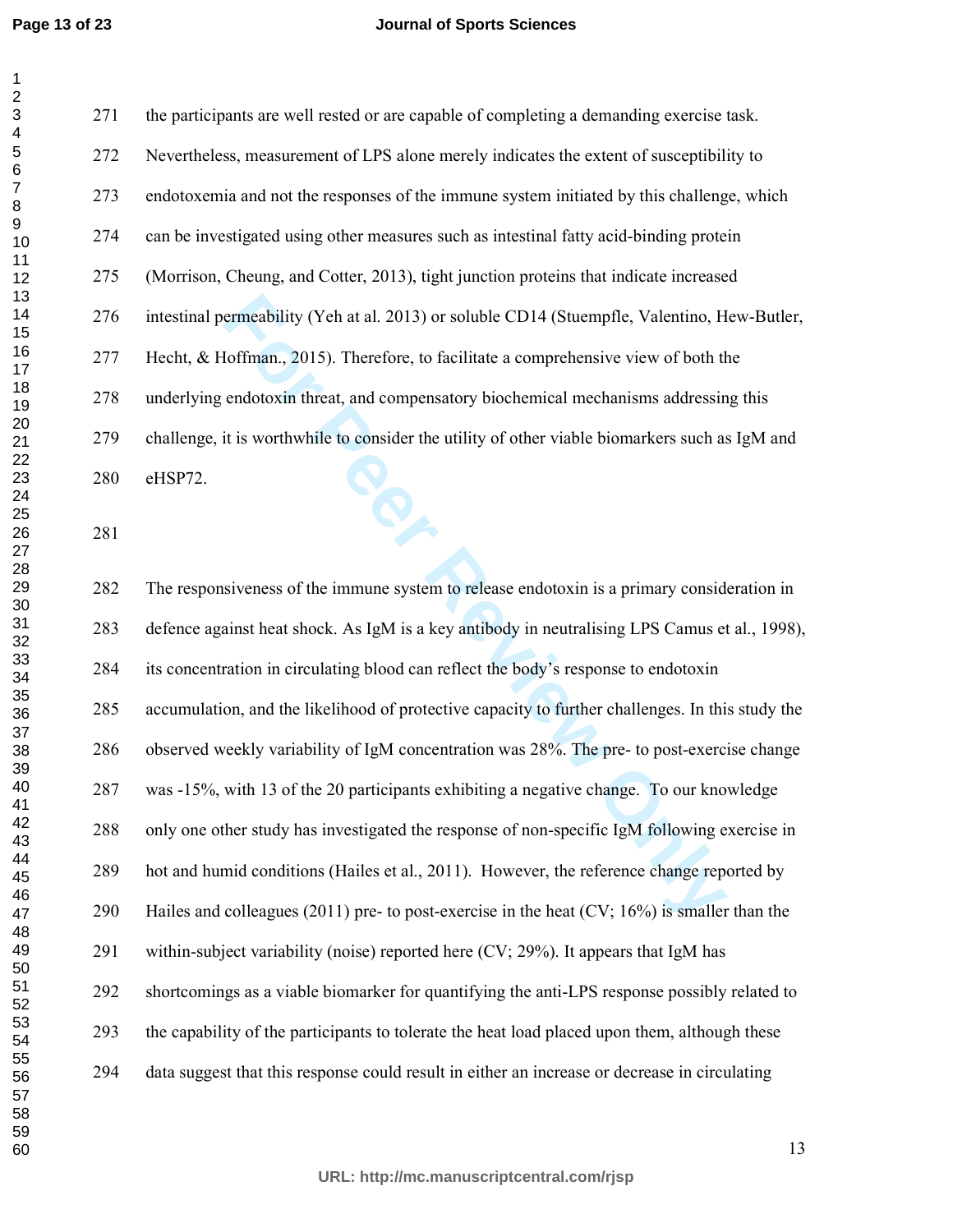295 concentrations. Future research is needed to clarify why some individuals respond in this 296 manner.

297 Inducible eHSP72 exhibited high short-term variability (37%), however, the pre- to post-298 exercise change was trivial. In this study the heat load was seemingly not sufficient to induce 299 a significant change in serum concentration of eHSP72. The usefulness of this variable must 300 also be considered against the intended heat load and it may only be useful to quantify the 301 magnitude of response and adaptations to hot environmental conditions, provided the heat 302 stimulus is large enough (Ogura et al., 2008). This may be achieved through longer duration 303 or core temperature clamping protocols and it seems likely that heat loads that cause an 304 increase in core temperature  $>39^{\circ}$ C are needed to evoke LPS translocation and systemic 305 inflammation associated with eHSP72 (Pyne et al., 2014).

**For Period and Amely III** scann concentration of CHSI 72. The discussions of any sidential sident of parameters and adaptations to hot environmental conditions, provided t large enough (Ogira et al., 2008). This may be ac 306 Between-subject variation also provides useful information for researchers interested in the 307 utility of different measurements. Low within-subject variation indicates that an individual 308 could be expected to provide a similar result on repeated occasions under constant conditions. 309 Therefore, on an individual basis this increases the likelihood that resting or post-exercise 310 measurements could be useful. Conversely, low between-subject variation indicates that all 311 individuals in a cohort exhibit similar concentrations and/or regulate the variable at a similar 312 level. For example, the participants in this study regulated IL-6 at very low and consistent 313 levels. The observation of large between-subject variation for biomarkers such CRP may 314 necessitate the recruitment of more subjects to compress the variation between individuals. 315 However, this type of approach may also limit the interpretation of results and doesn't permit 316 (easy) determination of an individual's response to heat acclimation (Racinais et al., 2013).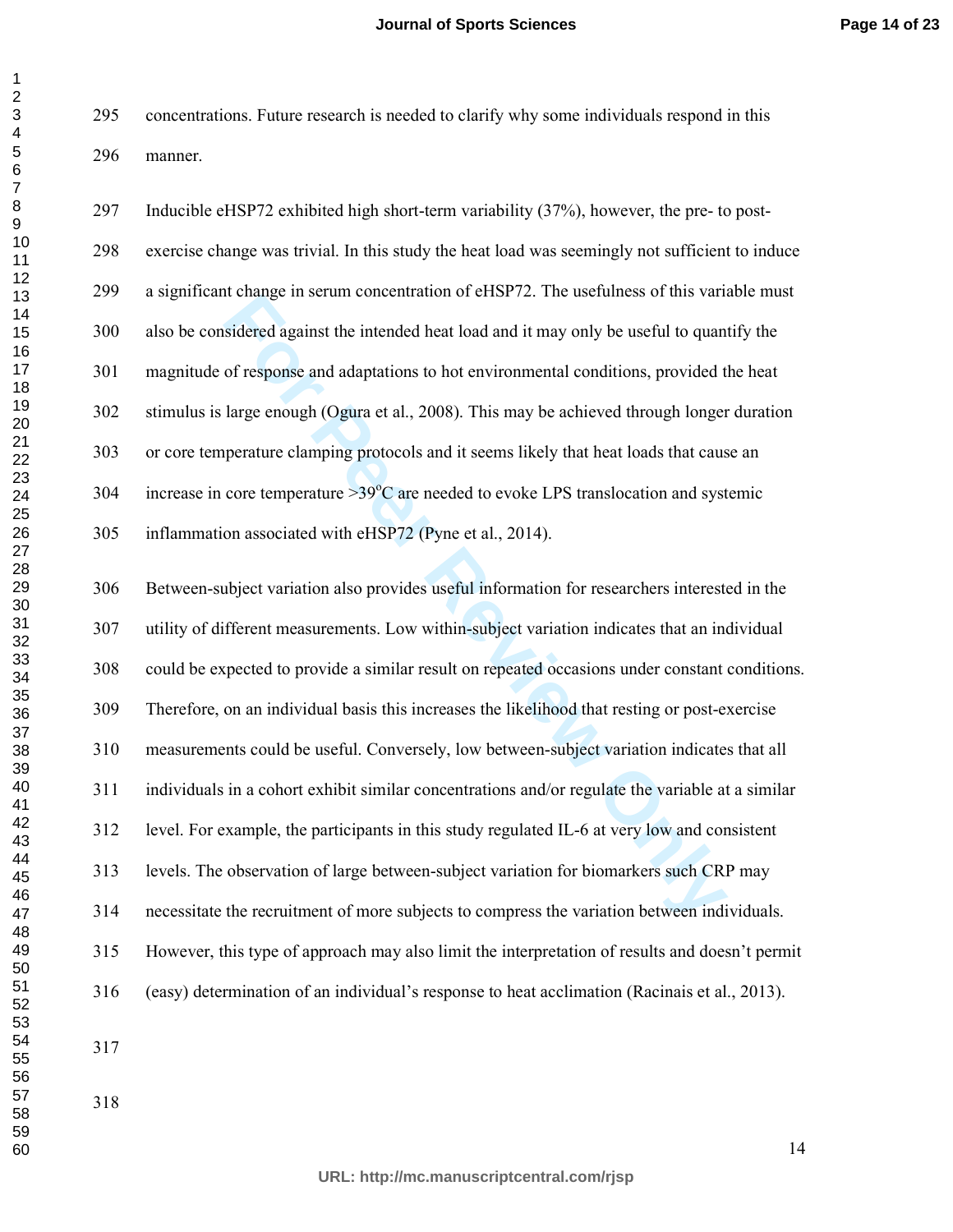**Conclusion** 

#### 

| 320 | Quantifying the inherent variation of biological systems affected by exercise in hot and                    |
|-----|-------------------------------------------------------------------------------------------------------------|
| 321 | humid environment informs the choice of inflammatory biomarkers. The utility of the                         |
| 322 | selected biomarkers IL-6 and CRP appears useful even when presented with a high (but                        |
| 323 | tolerable) heat load. However, the short-term variability of other biomarkers such as eHSP72,               |
| 324 | LPS and IgM overshadows the observed change following 65 mins of exercise and exposure                      |
| 325 | to a hot environment. The within-subject analysis also indicates that individuals consistently              |
| 326 | regulate the concentration of these biomarkers within homeostatic limits when measured                      |
| 327 | seven days apart. However, the relatively high between-subject variation indicates that it is               |
| 328 | not possible to establish a standardised concentration of each biomarker suitable for all                   |
| 329 | individuals. Nevertheless, selected biomarkers should be useful for determining the                         |
| 330 | magnitude of responsiveness and stress placed upon individuals training or competing in hot                 |
| 331 | environmental conditions. It appears that a substantial heat stimulus (i.e. $T_c > 39^{\circ}$ C) is needed |
| 332 | to evoke further responses associated with heat stress and the inflammatory cascade.                        |
|     |                                                                                                             |

**For Peer Review Only Conflict of Interest** No conflict of interest, financial or otherwise is declared by the

334 authors.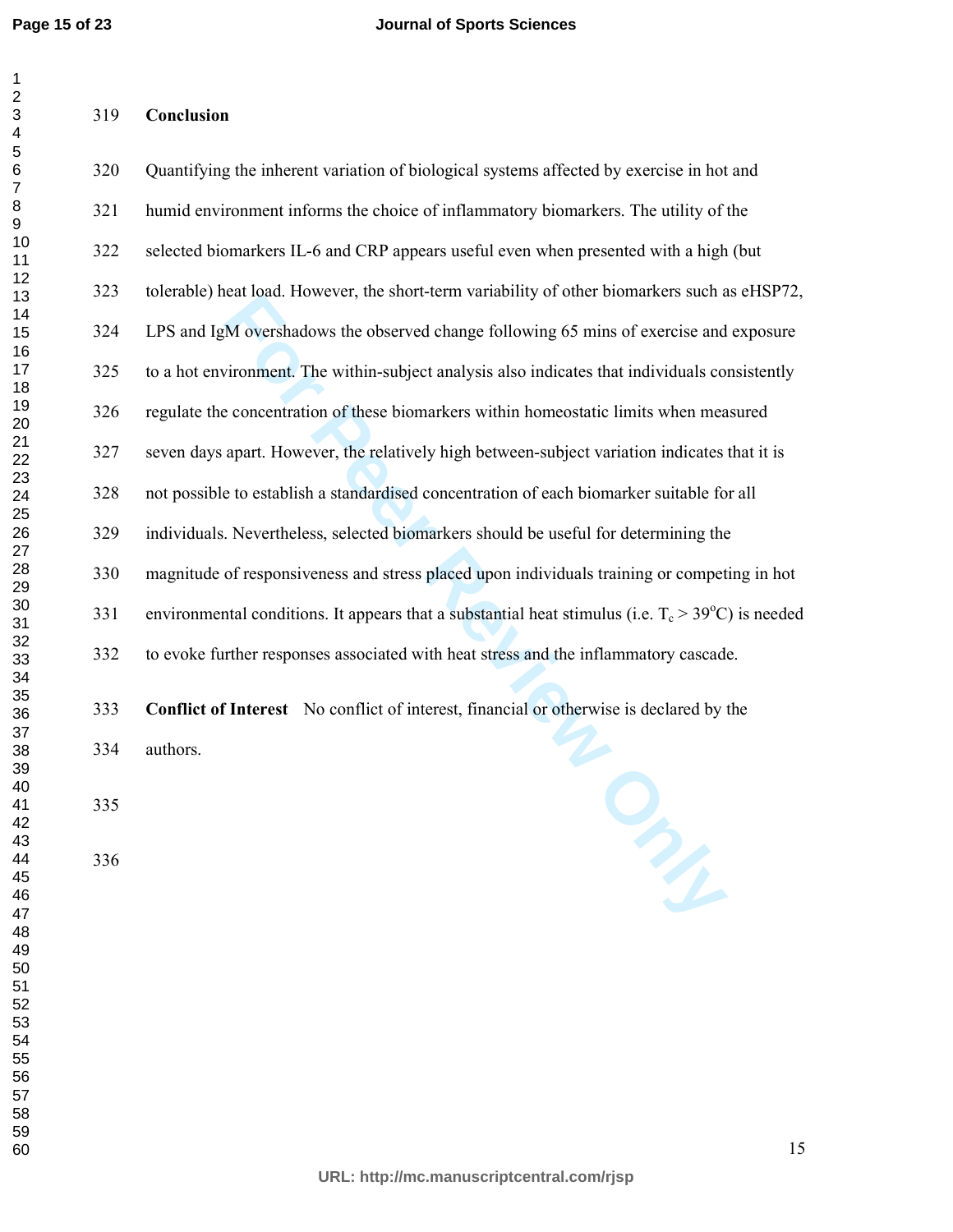#### **References**

| 338 | Abbasi, A., Fehrenbach, E., Hauth, M., Walter, M., Hudemann, J., Wank, et al. (2013).          |
|-----|------------------------------------------------------------------------------------------------|
| 339 | Changes in spontaneous and LPS-induced ex vivo cytokine production and mRNA                    |
| 340 | expression in male and female athletes following prolonged exhaustive exercise.                |
| 341 | Exercise Immunology Review, 19, 8-28.                                                          |
| 342 | Ahlers, O., Hildebrandt, B., Dieing, A., Deja, M., Bohnke, T., Wust, P., et al. (2005). Stress |
| 343 | induced changes in lymphocyte subpopulations and associated cytokines during                   |
| 344 | whole body hyperthermia of 41.8-42.2 degrees C. European Journal of Applied                    |
| 345 | Physiology, 95(4), 298-306. doi: 10.1007/s00421-005-0009-4.                                    |
| 346 | Borg, G. (1970). Perceived exertion as an indicator of somatic stress. Scandinavian Journal    |
| 347 | of Rehabilitation Medicine, 2, 92-98.                                                          |
| 348 | Camus, G., Nys, M., Poortmans, JR., Venneman, I., Monfils, T., Deby-Dupont, G., et al.         |
| 349 | (1998). Endotoxaemia, production of tumour necrosis factor alpha and                           |
| 350 | polymorphonuclear neutrophil activation following strenuous exercise in humans.                |
| 351 | European Journal of Applied Physiology and Occupational Physiology, 79(1), 62-68.              |
| 352 | DOI: 10.1007/s004210050474.                                                                    |
| 353 | Cohen, D., Block, C., Green, M.S., Lowell, G., and Ofek, I. (1989). Immunoglobulin M, A,       |
| 354 | and G antibody response to lipopolysaccharide O antigen in symptomatic and                     |
| 355 | asymptomatic Shigella infections. Journal of Clinical Microbiology, 27(1), 162-167.            |
| 356 | Cohen, J. (1992). A power primer. Psychological bulletin, 112(1), 155-159.                     |
| 357 | Garrett, A.T., Rehrer, N.J., and Patterson, M.J. (2011). Induction and decay of short-term     |
| 358 | heat acclimation in moderately and highly trained athletes. Sports Medicine 41(9),             |
| 359 | 757-771. doi: 10.2165/11587320-000000000-00000.                                                |
|     |                                                                                                |
|     |                                                                                                |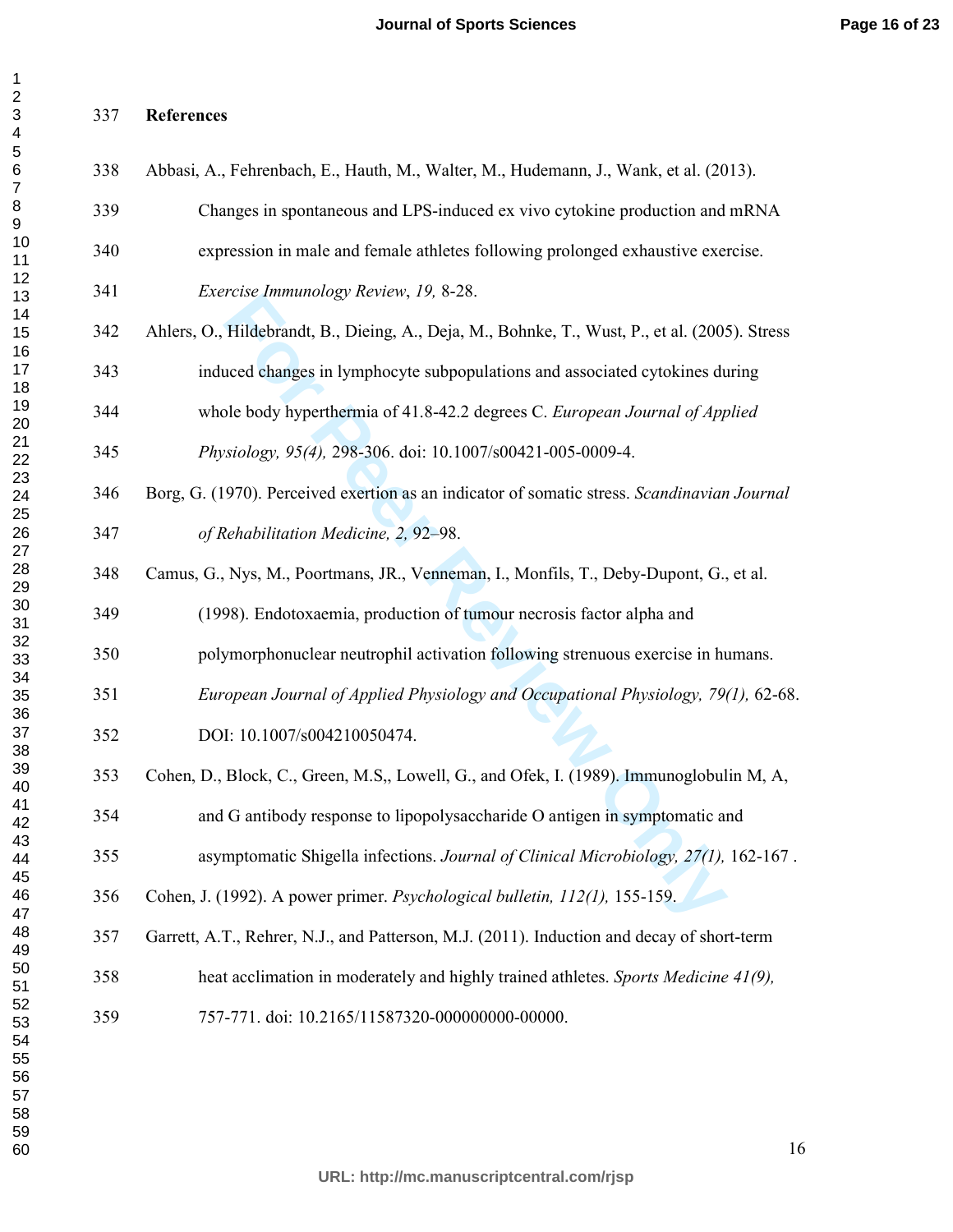#### **Journal of Sports Sciences**

| $\overline{\mathbf{c}}$<br>3      | 360 | Hailes, W.S., Slivka, D., Cuddy, J., and Ruby, B.C. (2011). Human plasma inflammatory                       |
|-----------------------------------|-----|-------------------------------------------------------------------------------------------------------------|
| $\overline{\mathbf{4}}$<br>5<br>6 | 361 | response during 5 days of exercise training in the heat. Journal of Thermal Biology,                        |
| $\boldsymbol{7}$<br>8             | 362 | 36(5), 277-282. doi: 10.1016/j.jtherbio.2011.03.013.                                                        |
| 9<br>10                           | 363 | Stuempfle, K. J., Valentino, T., Hew-Butler, T., Hecht, F. M., & Hoffman, M. D. (2015).                     |
| 11<br>12                          | 364 | Nausea is associated with endotoxemia during a 161-km ultramarathon. Journal of                             |
| 13<br>14                          | 365 | Sports Sciences, 1-7. DOI: 10.1080/02640414.2015.1130238.                                                   |
| 15<br>16<br>17                    | 366 | Lim, C.L., Pyne, D.B., Horn, P., Kalz, A., Saunders, P., Peake, J., et al. (2009). The effects of           |
| 18<br>19                          | 367 | increased endurance training load on biomarkers of heat intolerance during intense                          |
| 20<br>21                          | 368 | exercise in the heat. Applied Physiology, Nutrition, and Metabolism, 34(4), 616-624.                        |
| 22<br>23                          | 369 | doi: 10.1139/H09-021.                                                                                       |
| 24<br>25<br>26                    | 370 | Marshall, H.C., Campbell, S.A., Roberts, C.W., and Nimmo, M.A. (2007). Human                                |
| 27<br>28                          | 371 | physiological and heat shock protein 72 adaptations during the initial phase of humid-                      |
| 29<br>30                          | 372 | heat acclimation. Journal of Thermal Biology, 32, 341-348. doi:                                             |
| 31<br>32                          | 373 | 10.1016/j.jtherbio.2007.04.003                                                                              |
| 33<br>34                          | 374 | Mestre-Alfaro, A., Ferrer, M.D., Banquells, M., Riera, J., Drobnic, F., Sureda, A., et al.                  |
| 35<br>36<br>37                    | 375 | (2012). Body temperature modulates the antioxidant and acute immune responses to                            |
| 38<br>39                          | 376 | exercise. Free Radical Research, 46(6), 799-808. doi:                                                       |
| 40<br>41                          | 377 | 10.3109/10715762.2012.680193.                                                                               |
| 42<br>43                          | 378 | Moldoveanu, A.I, Shephard, R.J., and Shek, P.N. (2000). Exercise elevates plasma levels but                 |
| 44<br>45                          | 379 | not gene expression of IL-1 $\beta$ , IL-6, and TNF- $\alpha$ in blood mononuclear cells. <i>Journal of</i> |
| 46<br>47<br>48                    | 380 | Applied Physiology, 89(4), 1499-1504. PMID: 11007588.                                                       |
| 49<br>50                          | 381 | Morrison, S.A., Cheung, S.S., and Cotter, J.D. (2014). Bovine colostrum, training status, and               |
| 51<br>52                          | 382 | gastrointestinal permeability during exercise in the heat: a placebo controlled double                      |
| 53<br>54                          | 383 | blind study. Applied Physiology, Nutrition, and Metabolism, 39, 1070-1082. doi:                             |
| 55<br>56<br>57                    | 384 | 10.1139/apnm-2013-0583.                                                                                     |
| 58<br>59                          |     |                                                                                                             |
| 60                                |     | 17                                                                                                          |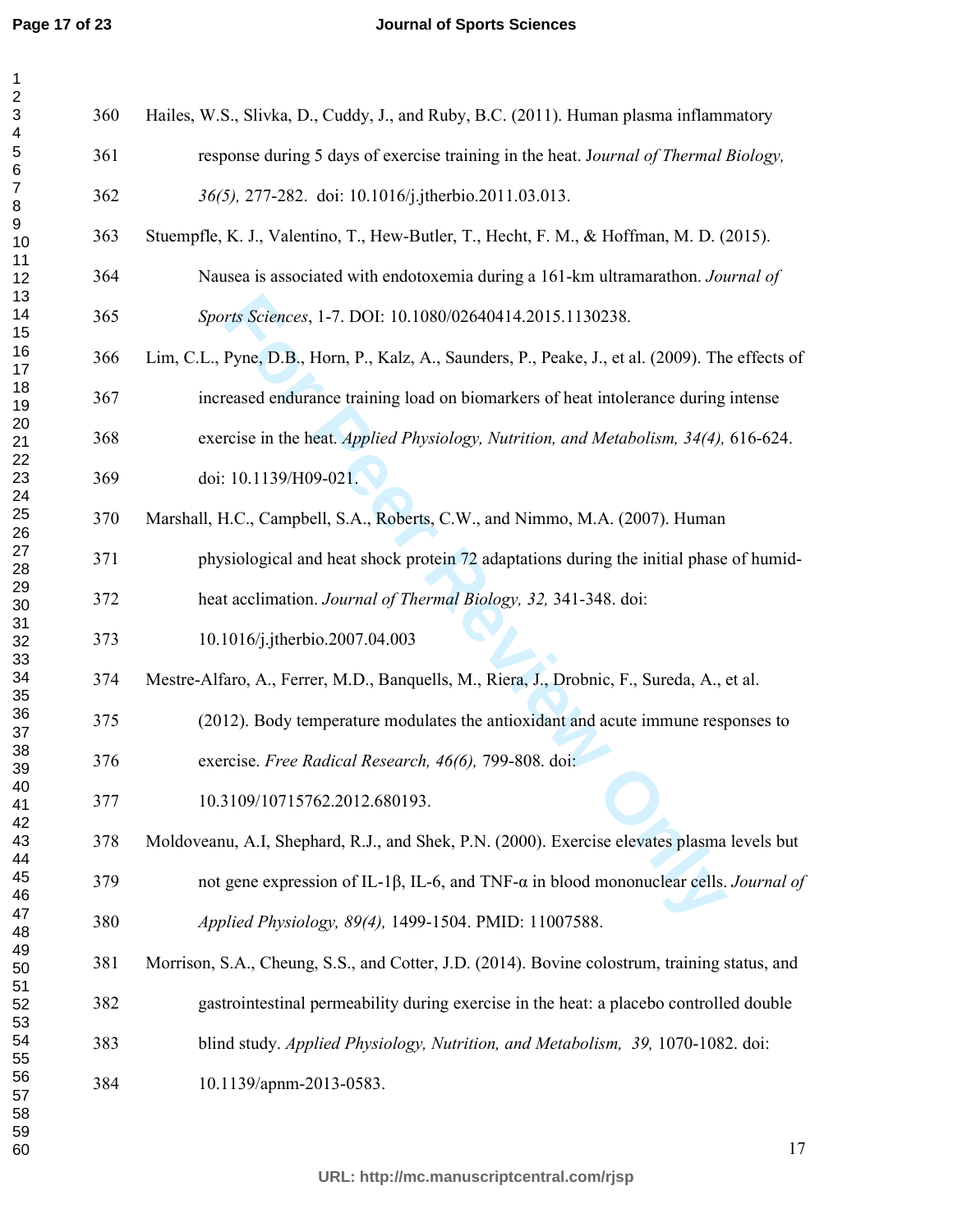| 3<br>$\overline{\mathbf{4}}$ | 385 | Natelson, B.H., Zhou, X., Ottenweller, J.E., Bergen, M.T., Sisto, S.A., Drastal, S., et al.     |
|------------------------------|-----|-------------------------------------------------------------------------------------------------|
| $\overline{5}$<br>$\,6$      | 386 | (1996). Effect of acute exhausting exercise on cytokine gene expression in men.                 |
| $\boldsymbol{7}$<br>$\,8\,$  | 387 | International Journal of Sports Medicine, 17, 299-302. PMID: 8814513.                           |
| 9<br>10                      | 388 | Ogura, Y., Naito, H., Akin, S., Ichinoseki-Sekine, N., Kurosaka, M., Kakigi, R., et al. (2008). |
| 11<br>12                     | 389 | Elevation of body temperature is an essential factor for exercise-increased                     |
| 13<br>14<br>15               | 390 | extracellular heat shock protein 72 level in rat plasma. American Journal of                    |
| 16<br>17                     | 391 | Physiology. Regulatory, Integrative and Comparative Physiology, 294(5), R1600-                  |
| 18<br>19                     | 392 | R1607. doi: 10.1152/ajpregu.00581.2007.                                                         |
| 20<br>21                     | 393 | Pepys, M.B., and Hirschfield, G.M. (2003). C-reactive protein: a critical update. Journal of    |
| 22<br>23<br>24               | 394 | Clinical Investigation, 111(12), 1805-1812. doi:10.1172/JCI18921.                               |
| 25<br>26                     | 395 | Petersen, A.M., and Pedersen, B.K. (2005). The anti-inflammatory effect of exercise. Journal    |
| 27<br>28                     | 396 | of Appled Phsyiology, 98(4), 1154-1162. doi: 10.1152/japplphysiol.00164.2004.                   |
| 29<br>30                     | 397 | Pilch, W., Szygula, Z., Tyka, A.K., Palka, T., Tyka, A., Cison, T., et al. (2014). Disturbances |
| 31<br>32<br>33               | 398 | in Pro-Oxidant-Antioxidant Balance after Passive Body Overheating and after                     |
| 34<br>35                     | 399 | Exercise in Elevated Ambient Temperatures in Athletes and Untrained Men. PloS                   |
| 36<br>37                     | 400 | one, 9(1), e85320. doi: 10.1371/journal.pone.0085320.                                           |
| 38<br>39                     | 401 | Pyne, D.B., Guy, J.H., and Edwards, A.M. (2014). Managing Heat and Immune Stress in             |
| 40<br>41                     | 402 | Athletes With Evidence-Based Strategies. International Journal of Sports Physiology             |
| 42<br>43<br>44               | 403 | and Performance, 9(5), 744-750 doi: 10.1123/ijspp.2014-0232.                                    |
| 45<br>46                     | 404 | Racinais, S., Mohr, M., Buchheit, M., Voss, S.C., Gaoua, N., Grantham, J., et al. (2013).       |
| 47<br>48                     | 405 | Individual responses to short-term heat acclimatisation as predictors of football               |
| 49<br>50                     | 406 | performance in a hot, dry environment. British Journal of Sports Medicine, 46(11),              |
| 51<br>52<br>53               | 407 | 810-815. doi: 10.1136/bjsports-2012-091227.                                                     |
| 54<br>55                     | 408 | Rhind, S.G., Gannon, G.A., Shephard, R.J., Buguet, A., Shek, P.N., and Radomski, M.W.           |
| 56<br>57<br>58               | 409 | (2004). Cytokine induction during exertional hyperthermia is abolished by core                  |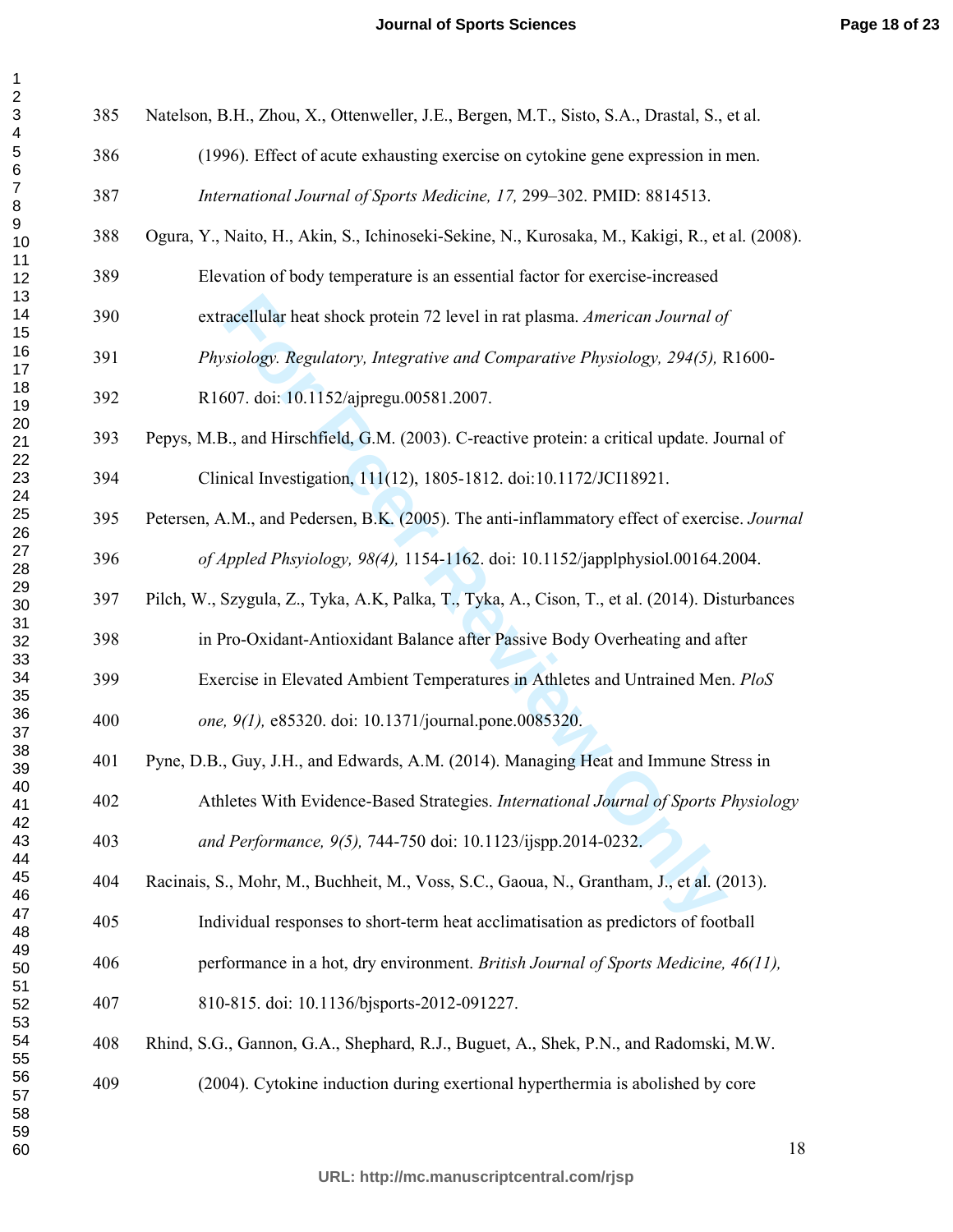**Page 19 of 23**

#### **Journal of Sports Sciences**

| 410 | temperature clamping: neuroendocrine regulatory mechanisms. International Journal         |
|-----|-------------------------------------------------------------------------------------------|
| 411 | of Hyperthermia, 20(5), 503-516. doi: 10.1080/02656730410001670651.                       |
| 412 | Scheele, C., Nielsen, S., and Pedersen, B.K. (2009). ROS and myokines promote muscle      |
| 413 | adaptation to exercise. Trends in Endocrinology and Metabolism, 20(3), 95-99. doi:        |
| 414 | 10.1016/j.tem.2008.12.002.                                                                |
| 415 | Selkirk, G.A., McLellan, T.M., Wright, H.E., and Rhind, S.G. (2008). Mild endotoxemia,    |
| 416 | NF-KB translocation, and cytokine increase during exertional heat stress in trained and   |
| 417 | untrained individuals. American Journal of Physiology. Regulatory, Integrative and        |
| 418 | Comparative Physiology, 295(2), R611-R623. doi: 10.1152/ajpregu.00917.2007.               |
| 419 | Singh, L.P., Kapoor, M., and Singh, S.B. (2013). Heat: not black, not white. It's gray!!! |
| 420 | Journal of Basic and Clinical Physiology and Pharmacology, 24(4), 209-224. doi:           |
| 421 | 10.1515/jbcpp-2012-0080.                                                                  |
| 422 | Wright, H.E., McLellan, T.M., Larose, J., Hardcastle, S.G., Boulay, P., and Kenny, G.P.   |
| 423 | (2013). Are circulating cytokine responses to exercise in the heat augmented in older     |
| 424 | men? Applied Physiology, Nutrition, and Metabolism, 39, 117-123. doi:                     |
| 425 | 10.1139/apnm-2013-0223.                                                                   |
| 426 | Yeh, Y.J., Law, L.Y., and Lim, C.L. (2013). Gastrointestinal response and endotoxemia     |
| 427 | during intense exercise in hot and cool environments. European Journal of Applied         |
| 428 | Phyisology, 113(6), 575-1583. doi: 10.1007/s00421-013-2587-x.                             |
| 429 |                                                                                           |
|     |                                                                                           |
|     |                                                                                           |
|     |                                                                                           |
|     |                                                                                           |
|     |                                                                                           |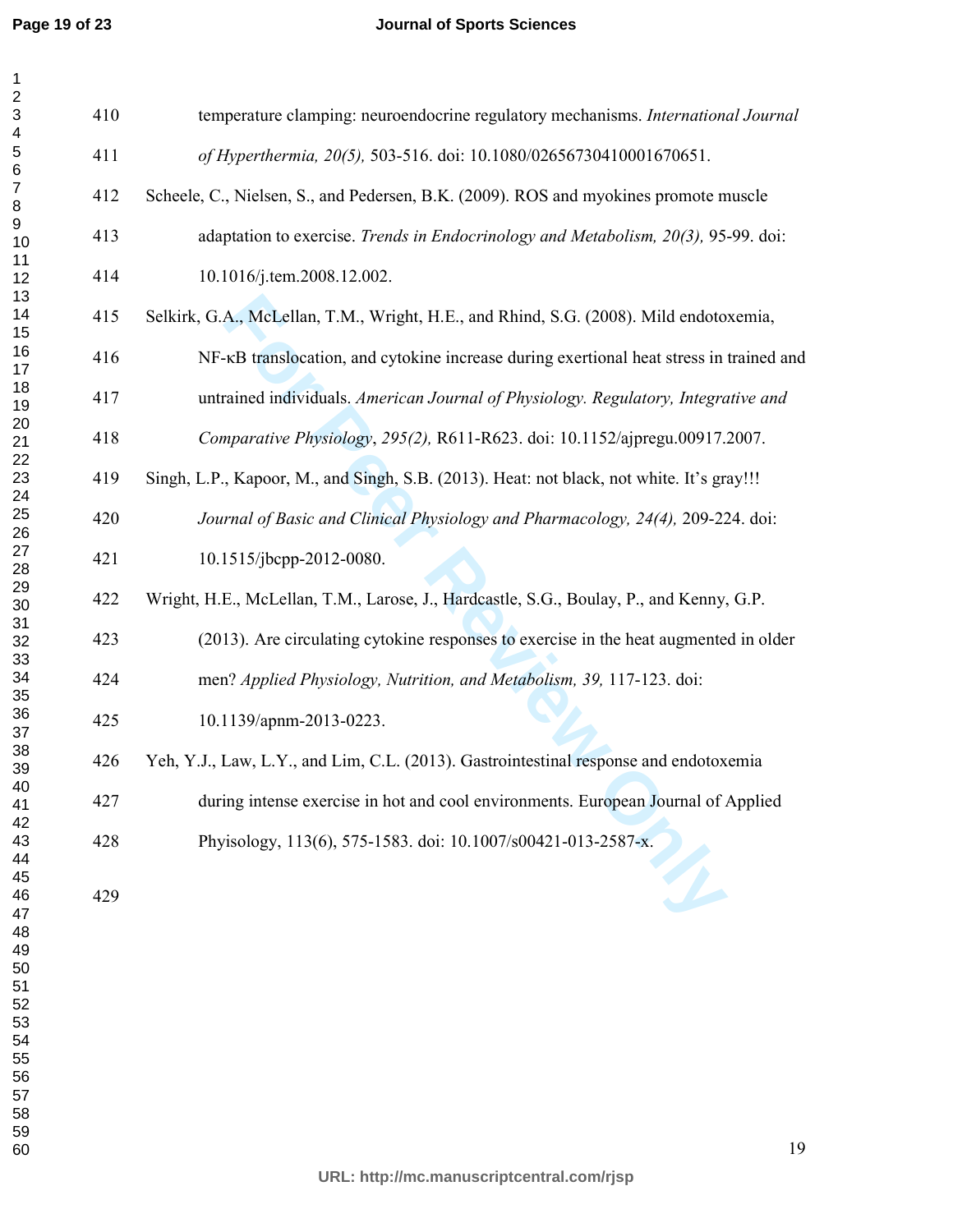49

12

430

Table 1. Coefficient of variation both within (day zero to day seven) and between subjects with inferences to the reliability and usefulness of selected biomarkers

|                                                                                                                                                                                                                                                                                                                                                                                                                                                                                                                                                                                                                                                                                                                             | <b>Noise</b>          |                     |            |                |             | <b>Signal</b><br><b>Signal to Noise</b> |           |  |  |
|-----------------------------------------------------------------------------------------------------------------------------------------------------------------------------------------------------------------------------------------------------------------------------------------------------------------------------------------------------------------------------------------------------------------------------------------------------------------------------------------------------------------------------------------------------------------------------------------------------------------------------------------------------------------------------------------------------------------------------|-----------------------|---------------------|------------|----------------|-------------|-----------------------------------------|-----------|--|--|
| Biomarker                                                                                                                                                                                                                                                                                                                                                                                                                                                                                                                                                                                                                                                                                                                   | Concentration         | Within-subject      | Between-   | Within-subject | Pre to Post | Ratio Score                             | Inference |  |  |
|                                                                                                                                                                                                                                                                                                                                                                                                                                                                                                                                                                                                                                                                                                                             | Day $0$               | <b>CV</b>           | subject CV | E.S            | E.S         |                                         |           |  |  |
|                                                                                                                                                                                                                                                                                                                                                                                                                                                                                                                                                                                                                                                                                                                             |                       | Day $0$ to Day $7$  | Day $0$    |                |             |                                         |           |  |  |
| eHSP72                                                                                                                                                                                                                                                                                                                                                                                                                                                                                                                                                                                                                                                                                                                      | $0.35 \pm 0.07$ ng/mL | $37\%$ , $\pm 23\%$ | 62%        | $-0.67$        | 0.08        | 1.7                                     | Unclear   |  |  |
| <b>LPS</b>                                                                                                                                                                                                                                                                                                                                                                                                                                                                                                                                                                                                                                                                                                                  | $0.29 \pm 0.04$ EU/mL | $23\% + 13\%$       | 41%        | $-0.55$        | $-0.06$     | 1.8                                     | Unclear   |  |  |
| $IL-6$                                                                                                                                                                                                                                                                                                                                                                                                                                                                                                                                                                                                                                                                                                                      | $0.94 \pm 0.45$ pg/mL | $19\%$ , $\pm 20\%$ | 153%       | 0.16           | 1.58        | 8.1                                     | Good      |  |  |
| IgM                                                                                                                                                                                                                                                                                                                                                                                                                                                                                                                                                                                                                                                                                                                         | $2.56 \pm 0.29$ mg/mL | $28\% \pm 17\%$     | 261%       | 0.73           | $-0.42$     | 9.3                                     | Unclear   |  |  |
| <b>CRP</b>                                                                                                                                                                                                                                                                                                                                                                                                                                                                                                                                                                                                                                                                                                                  | $0.93 \pm 0.72$ mg/mL | $38\%$ , $\pm 21\%$ | 93%        | $-0.28$        | 0.78        | 2.4                                     | Good      |  |  |
| Biomarker concentrations are presented as mean $\pm$ SD, within-subject coefficient of variation (CV) is presented as mean, $\pm$ 95% CI. E.S; Effect size (Cohen's d). Within-<br>subject effect size was calculated from the typical change in the mean (raw units) of the measured parameter from day 0 to day 7; reference effect size was calculated<br>from the typical change (pre & post mean & SD) in the measured parameter from selected intervention studies. Ratio score was calculated by dividing the reference effect<br>size by the within-subject effect size. CRP; C-reactive protein. eHSP72; extracellular heat shock protein. IL-6; interleukin-6. LPS; lipopolysaccharide. IgM;<br>immunoglobulin M. |                       |                     |            |                |             |                                         |           |  |  |
|                                                                                                                                                                                                                                                                                                                                                                                                                                                                                                                                                                                                                                                                                                                             |                       |                     |            |                |             |                                         |           |  |  |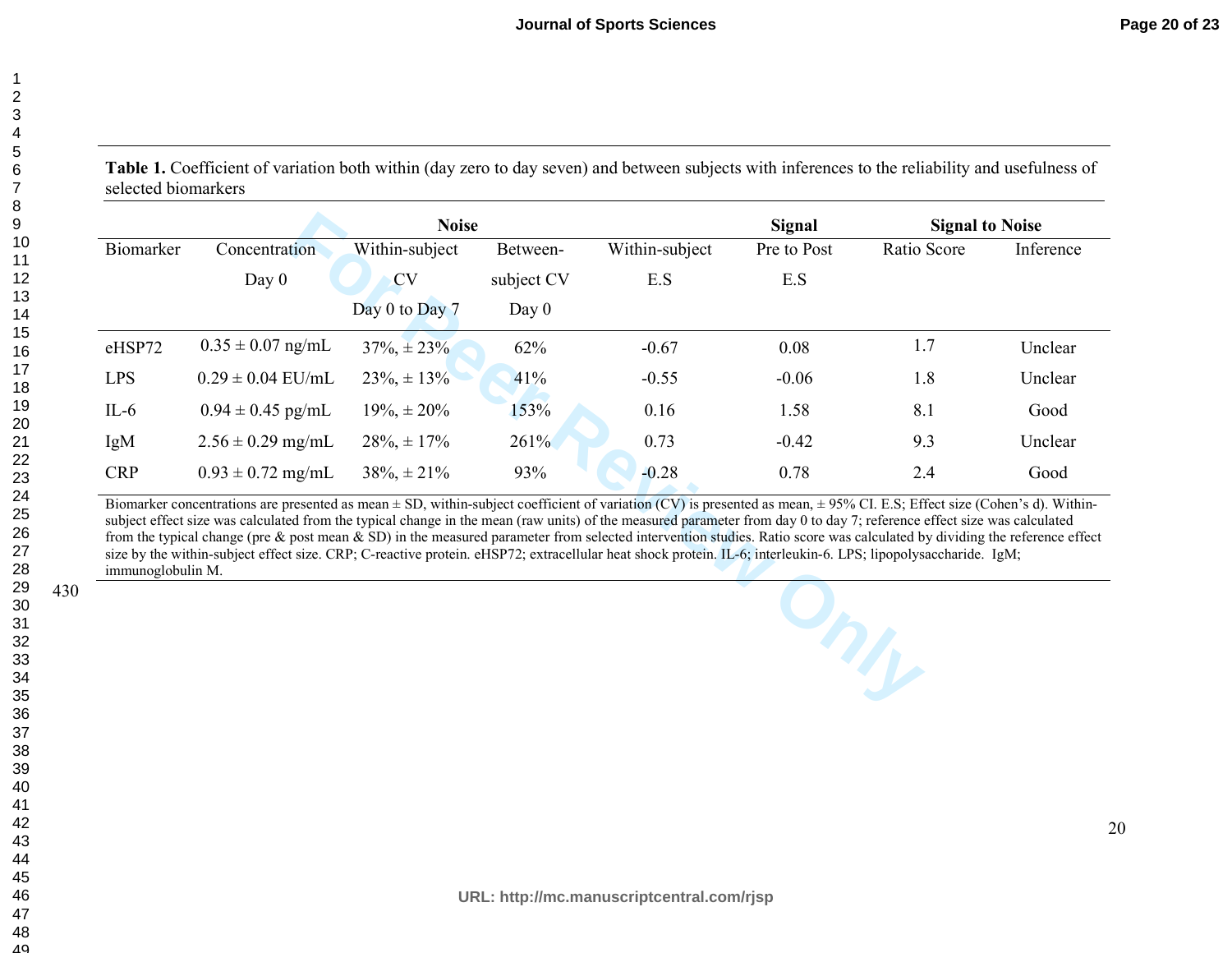**Figure 1.** Schematic illustration of the experimental procedures showing that blood was

434 sampled at D 1 (day one, Part A and Part B) and D 7 (Day seven, Part A). ExH; Exercise in the heat intervention (Part B).

**Figure 2.** Serum biomarker concentrations presented as mean ± SD from Part A (Short-term; 438 Day 1 and Day 7) and Part B (Exercise in the heat; Pre and Post).  $* =$  significantly different from pre concentration. CRP; C-reactive protein. eHSP72; extracellular heat shock protein. 439 from pre concentration. CRP; C-reactive protein. eHSP72; extracellular heat shock protein.

440 IL-6; interleukin-6. LPS; lipopolysaccharide. IgM; immunoglobulin M

| 3              |  |
|----------------|--|
| 4              |  |
| 5              |  |
| 6              |  |
| 7              |  |
| 8              |  |
| 9              |  |
| 10             |  |
| 11             |  |
| 12             |  |
| 13             |  |
| 14             |  |
| 15             |  |
| 16             |  |
| 17             |  |
| 18             |  |
|                |  |
| 19<br>20<br>21 |  |
|                |  |
| 22             |  |
| 23             |  |
| 24             |  |
| 25             |  |
| 26             |  |
| 27             |  |
| 28             |  |
| 29             |  |
| 30             |  |
| 31             |  |
| 32             |  |
| 33             |  |
| 34             |  |
| 35             |  |
| 36             |  |
| 37             |  |
| 38             |  |
| 39             |  |
| 40             |  |
| 41             |  |
| 42             |  |
| 43             |  |
| 44             |  |
| 45             |  |
| 46             |  |
| 47             |  |
| 48             |  |
| 49             |  |
| 50             |  |
|                |  |
| 51<br>52       |  |
| 53             |  |
| 54             |  |
| 55             |  |
| 56             |  |
| 57             |  |
| 58             |  |
|                |  |
| 59             |  |

### **Figure Captions.**

the heat intervention (Part B).

**For Perform Boomarker concentrations presented as mean = SD rrom Part A (S. Party)**<br>Day 7) and Part B (Exercise in the heat; Pre and Post). \* = significantly<br>incentration. CRP; C-reactive protein. eHSP72; extracellular he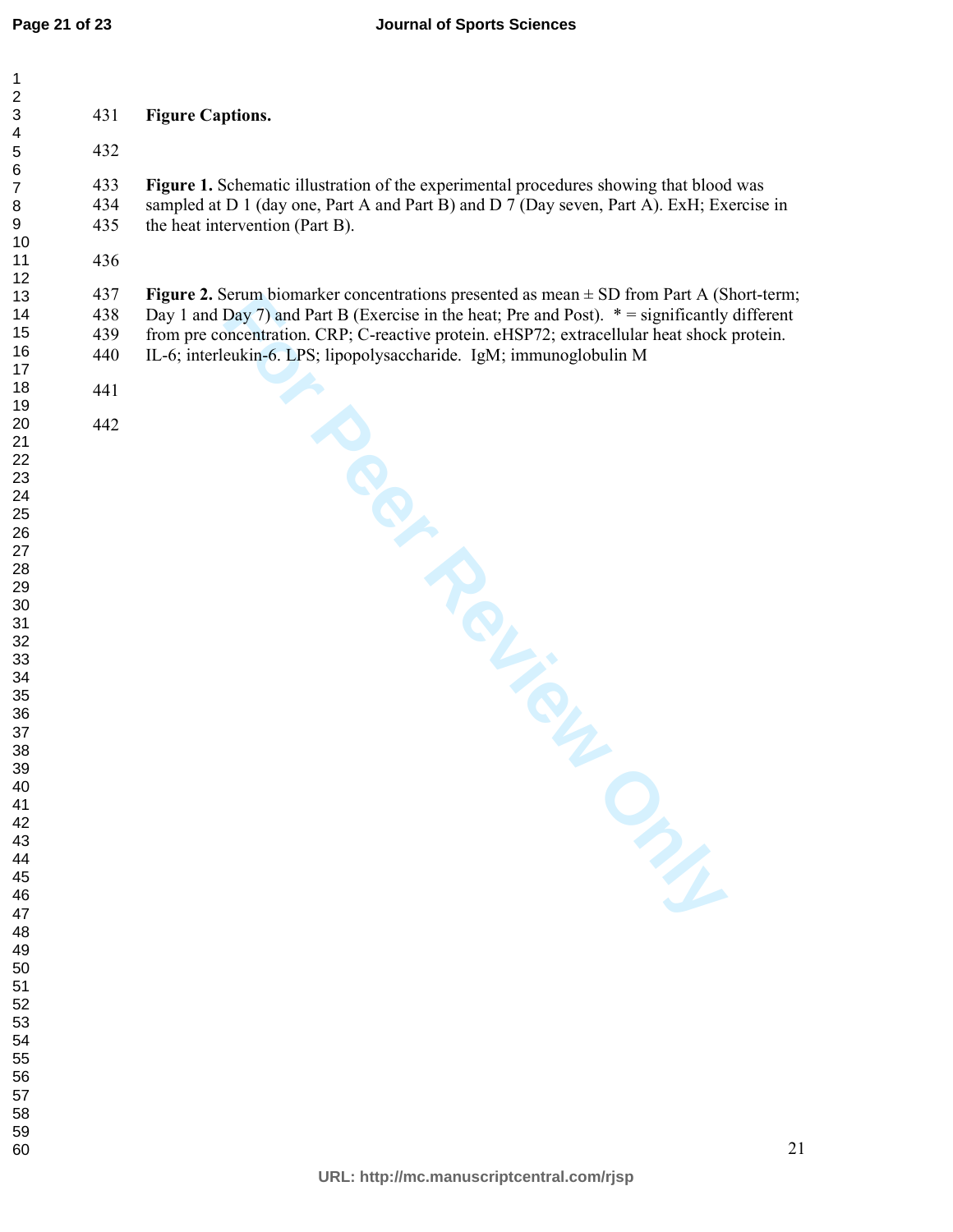



Figure 1. Schematic illustration of the experimental procedures showing that blood was sampled at D 1 (day one, Part A and Part B) and D 7 (Day seven, Part A). ExH; Exercise in the heat intervention (Part B). 254x190mm (300 x 300 DPI)